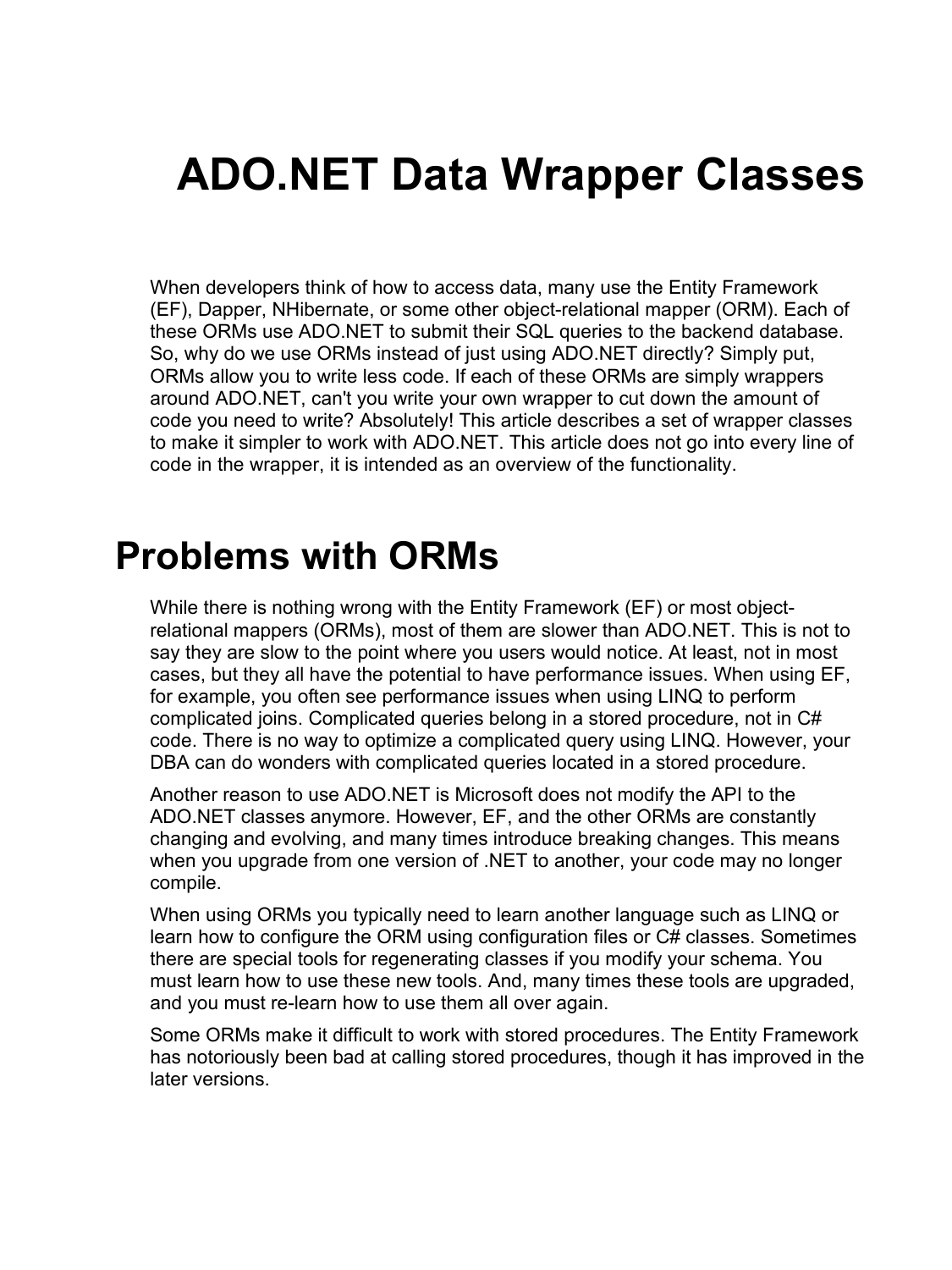## **Advantages to Working with ORMs**

While there are issues when working with any tool, there are also advantages. For ORMs the major advantage is you typically end up writing a lot less C# code. Part of the way they do this is automatic mapping of columns in a table to properties in your class.

Another big advantage is they have some code generation tools that can read a database and generate your set of classes to interact with the tables. Some even go the other way and read your C# classes and generate a database schema.

## **Advantage of Using ADO.NET Wrapper Classes**

The wrapper classes described in this article are not intended to be an ORM. They do have many advantages, however.

- 1. You write much less C# code than normal ADO.NET code
- 2. Performance is better since you are using ADO.NET directly
- 3. You don't have to learn any new tools or configuration
- 4. Easy to work with any .NET data provider

The following are the features the ADO.NET data wrapper classes provide.

- 1. Use dynamic SQL or stored procedures easily
- 2. Build a DataReader and automatically populate a List<T> collection
- 3. Build a DataTable and automatically populate a List<T> collection
- 4. Use [Column] attribute to populate data from DataReader or DataTable
- 5. Retrieve a scalar value
- 6. Execute an action query
- 7. Retrieve IDENTITY value using dynamic SQL or stored procedure
- 8. Handles multiple result sets
- 9. Handles transactions
- 10.Validate data using data annotations and your own custom code
- 11.Creates an exception object with the SQL statement submitted, a redacted connection string, command parameters and values, stack trace, machine name, and more items
- 12.Support for any .NET database provider such as SQL Server and Oracle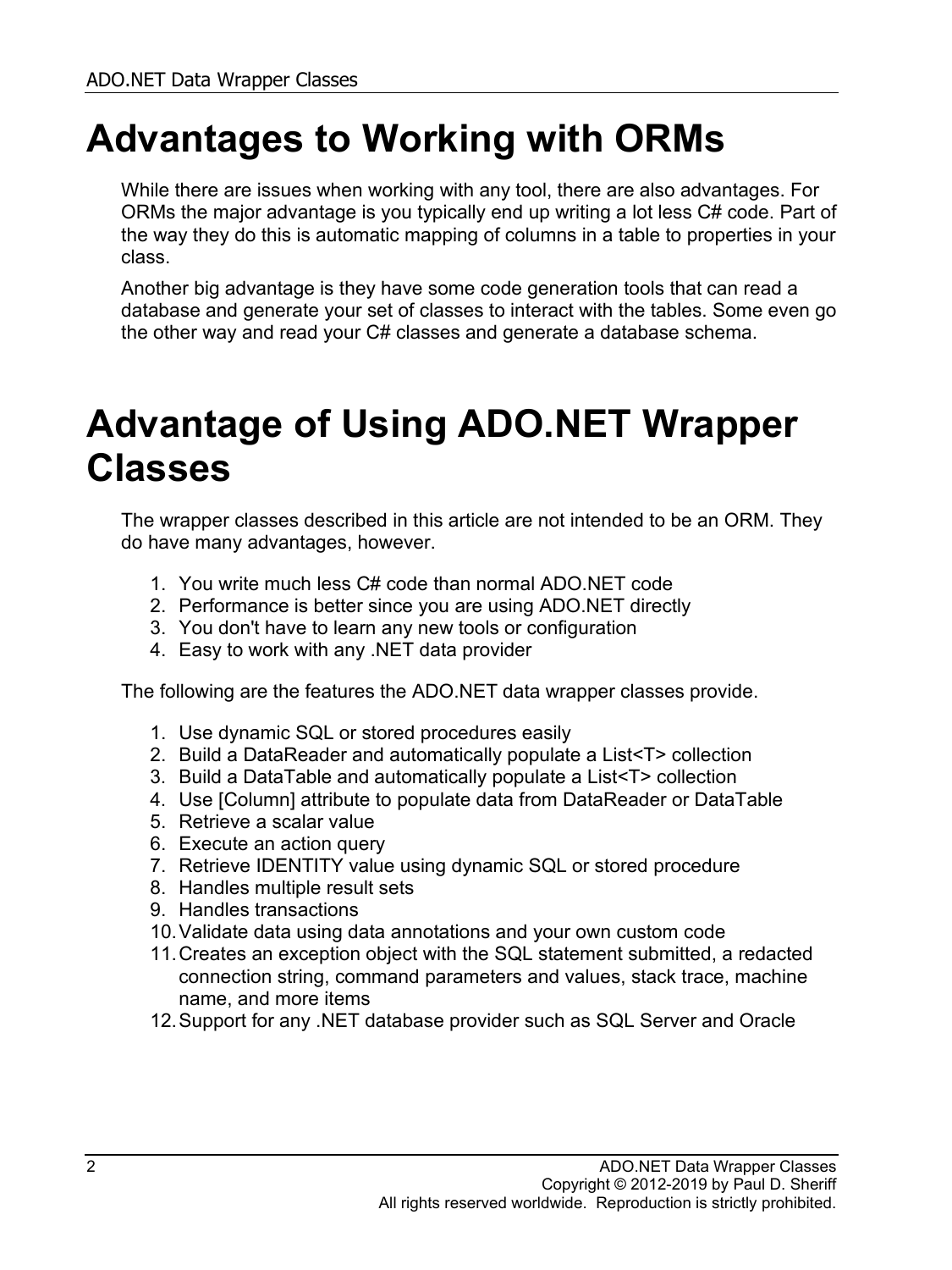# **Overview of ADO.NET Wrapper Classes**

The following classes are in the sample application that comes with this article.

| <b>Class Name</b>        | <b>Description</b>                                                                                                                                                                                                                                                                                                                                            |
|--------------------------|---------------------------------------------------------------------------------------------------------------------------------------------------------------------------------------------------------------------------------------------------------------------------------------------------------------------------------------------------------------|
| <b>Manager Classes</b>   |                                                                                                                                                                                                                                                                                                                                                               |
| <b>DataManagerBase</b>   | A base class located in a Common.DataLayer class library project.<br>This class is responsible for submitting dynamic SQL or stored<br>procedure calls. Parameters can (optionally) be passed regardless<br>of the method used to query the database. This class inherits from<br>the CommonBase class.                                                       |
| SqlServerDataManagerBase | This class inherits from the DataManagerBase class and overrides<br>specific methods to provide concrete implementations of SQL<br>Server specific classes.                                                                                                                                                                                                   |
| AppDataManagerBase       | This class inherits from the SqlServerDataManagerBase class. You<br>use this class if you have any standard input and/or output<br>parameters you want to add to every stored procedure call.<br>Otherwise, it simply calls the methods within the base class.                                                                                                |
|                          | This class' constructor passes the name of the connection string<br>element to the DataManagerBase class to use to retrieve the<br>connection string from the config file. Or, you can pass in a<br>connection string.                                                                                                                                        |
| ProductManager           | This class inherits from AppDataManagerBase class so you can<br>interact with the AdventureWorksLT database. This class contains<br>methods to perform selecting, counting, searching, inserting,<br>updating, validating and deleting data contained within the Product<br>table using dynamic SQL. This class uses a SqlDataReader to<br>retrieve all data. |
| ProductSPManager         | This class is the same as the ProductManager class, except it<br>submits queries to the database using stored procedures.                                                                                                                                                                                                                                     |
| ProductDataSetManager    | This class is the same as the ProductManager class except it uses a<br>SqlDataAdapter to fill a DataSet instead of using a SqlDataReader<br>for retrieving data.                                                                                                                                                                                              |
| ProductSPDataSetManager  | This class is the same as the ProductSPManager class except it<br>uses a SqlDataAdapter to fill a DataSet instead of using a<br>SqlDataReader for retrieving data.                                                                                                                                                                                            |
| ProductCategoryManager   | This class uses a SqlDataReader to retrieve data. The<br>ProductCategory entity class it uses to build a collection of product<br>category objects uses the [Column] attribute to map a field name<br>to a specific property when using reflection to automatically<br>populate the list of record.                                                           |
| <b>Entity Classes</b>    |                                                                                                                                                                                                                                                                                                                                                               |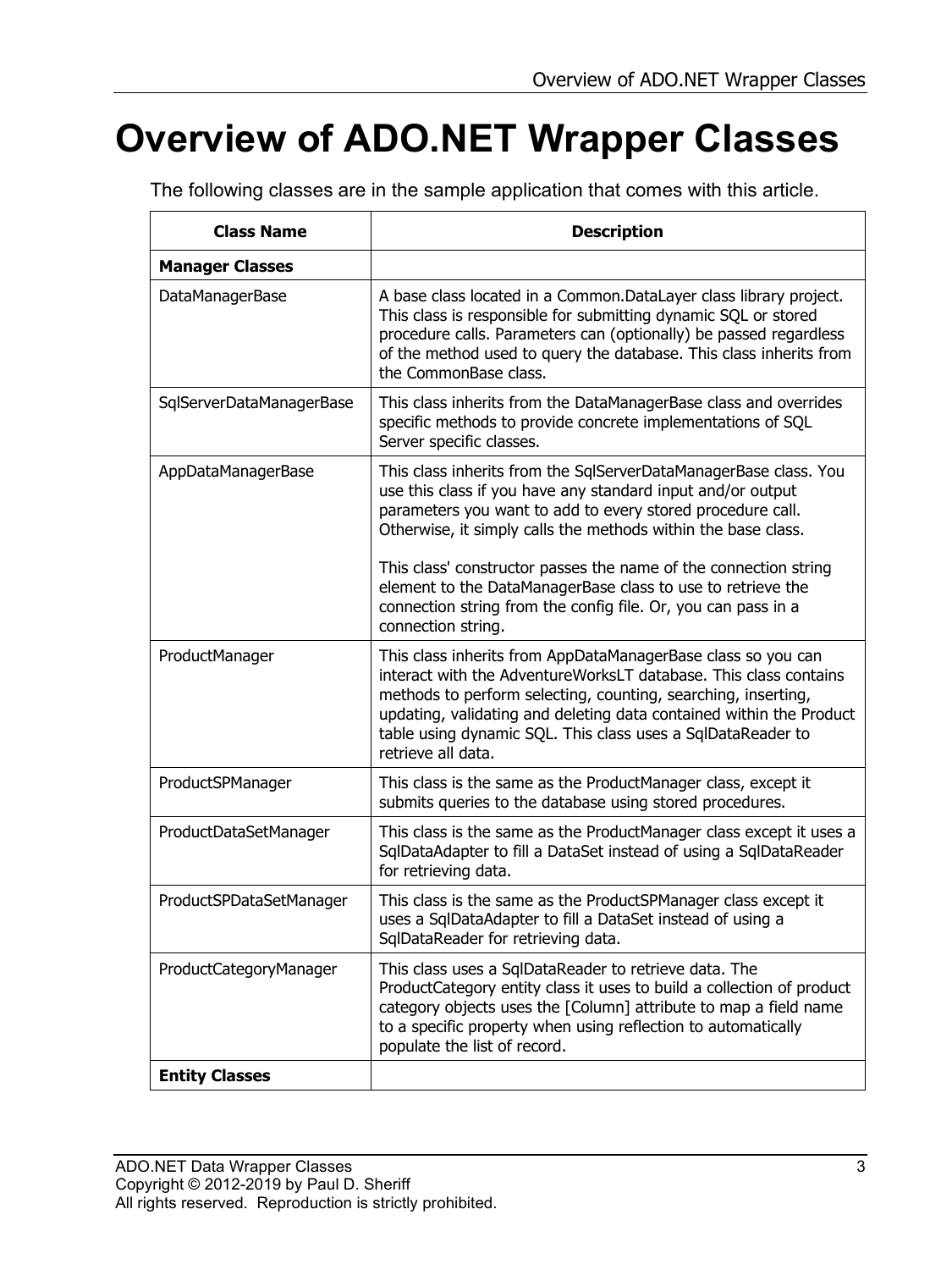| EntityBase                | This class has no methods or properties but provides us with a<br>base class in case you wish to add a set of properties and/or<br>methods for all your Entity classes.                                                                                                      |
|---------------------------|------------------------------------------------------------------------------------------------------------------------------------------------------------------------------------------------------------------------------------------------------------------------------|
| SqlServerEntityBase       | This class inherits from the EntityBase class and adds a<br>RETURN_VALUE property. This property is a standard property<br>returned from all SQL Server stored procedures. By placing the<br>property here you don't have to add it to all your Entity classes.              |
| AppEntityBase             | This class inherits from the SqlServerEntityBase class. This class<br>has no methods or properties but provides us with a base class for<br>this application in case you have a set of properties and/or<br>methods for all entity classes within this specific application. |
| Product                   | This class inherits from the AppEntityBase class and has one<br>property for each column in the Product table.                                                                                                                                                               |
| ProductCategory           | This class inherits from the AppEntityBase class and has one<br>property for each column in the ProductCategory table.                                                                                                                                                       |
| ProductSearch             | Provides a class to hold data the user inputs in order to search for<br>specific rows in the Product table.                                                                                                                                                                  |
| <b>View Model Classes</b> |                                                                                                                                                                                                                                                                              |
| ViewModelBase             | A base view model class for any view model located in the<br>Common.Library class library project.                                                                                                                                                                           |
| AppViewModelBase          | A base view model class specific for this sample located in the<br>DataWrapper.Samples.AppLayer class library project. This class<br>inherits from the ViewModelBase class.                                                                                                  |
| ProductViewModel          | A view model class for working with product data located in the<br>DataWrapper.Samples.ViewModelLayer class library project. This<br>class inherits from the AppViewModelBase class. This class calls<br>the ProductManager class to perform all database operations.        |
| ProductCategoryViewModel  | A view model class that calls the ProductCategoryManager class to<br>perform all database operations.                                                                                                                                                                        |
| ProductDataSetViewModel   | A view model class that calls the ProductDataSetManager class to<br>perform all database operations.                                                                                                                                                                         |
| ProductSPViewModel        | A view model class that calls the ProductSPManager class to<br>perform all database operations.                                                                                                                                                                              |
| ProductSPDataSetViewModel | A view model class that calls the ProductSPDataSetManager class<br>to perform all database operations.                                                                                                                                                                       |

In the sample for this article, you are working with a Product table. This means you need a ProductManager class to work with this table. For each table in your database, you need a "manager" class. Each of these manager classes inherits from the AppDataManager class as shown in Figure 1.

Create a single Entity class for each table you wish to interact with, or with any stored procedure that you wish to return data from. Instead of adding one Entity class for each stored procedure, you may reuse the Entity classes for your tables.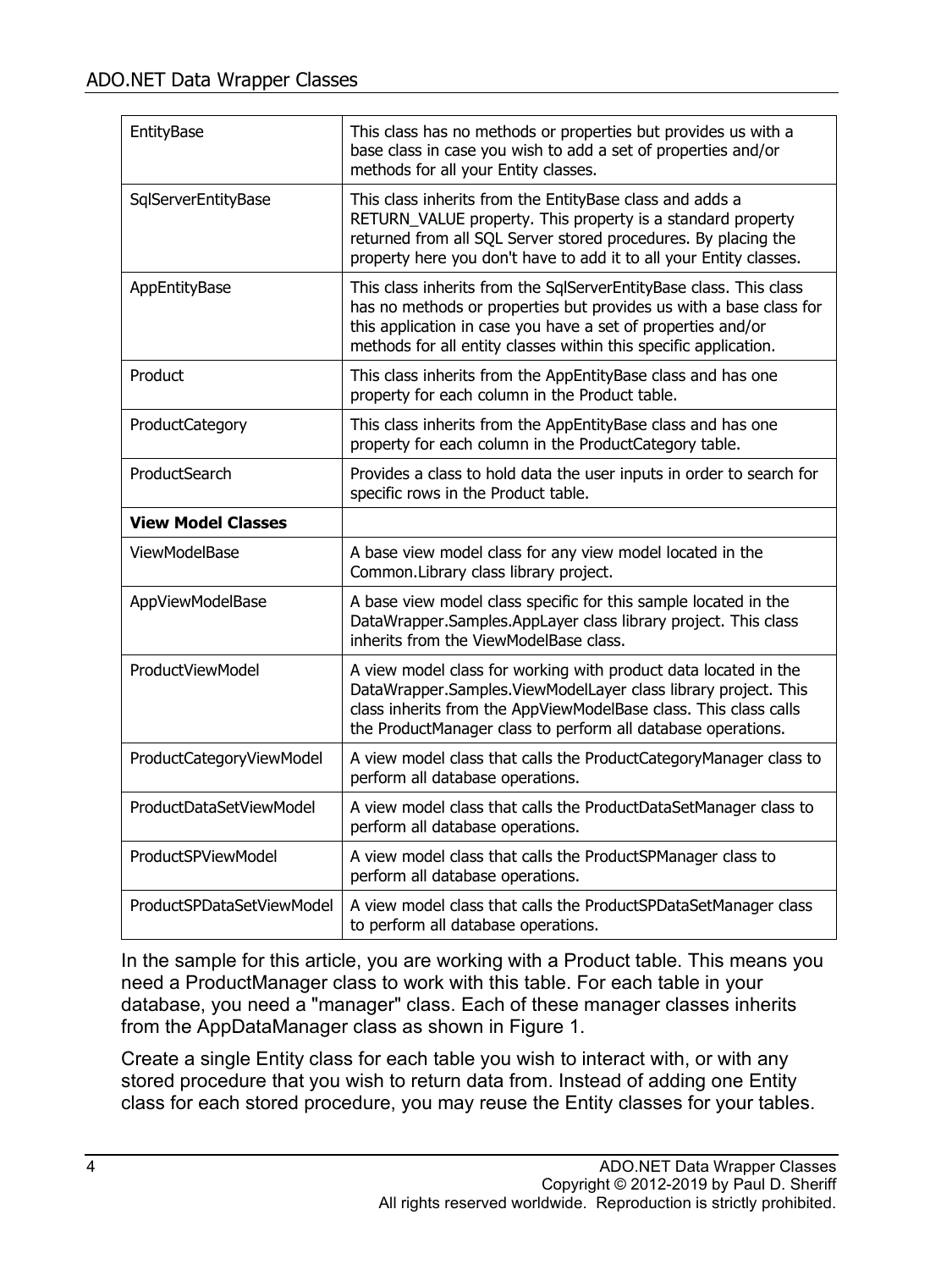Feel free to add additional properties as necessary to support joined data being returned from stored procedures.



Figure 1: A diagram of the classes used to query a database using dynamic SQL or stored procedures.

## **The Product Entity Class**

While you are not using the Entity Framework, you should still add the appropriate data annotations to match up the columns in the table with properties in your entity class. In addition, add data annotations to handle validation. Below is the Product class with the data annotations so each field is marked with the appropriate attributes to help with validation.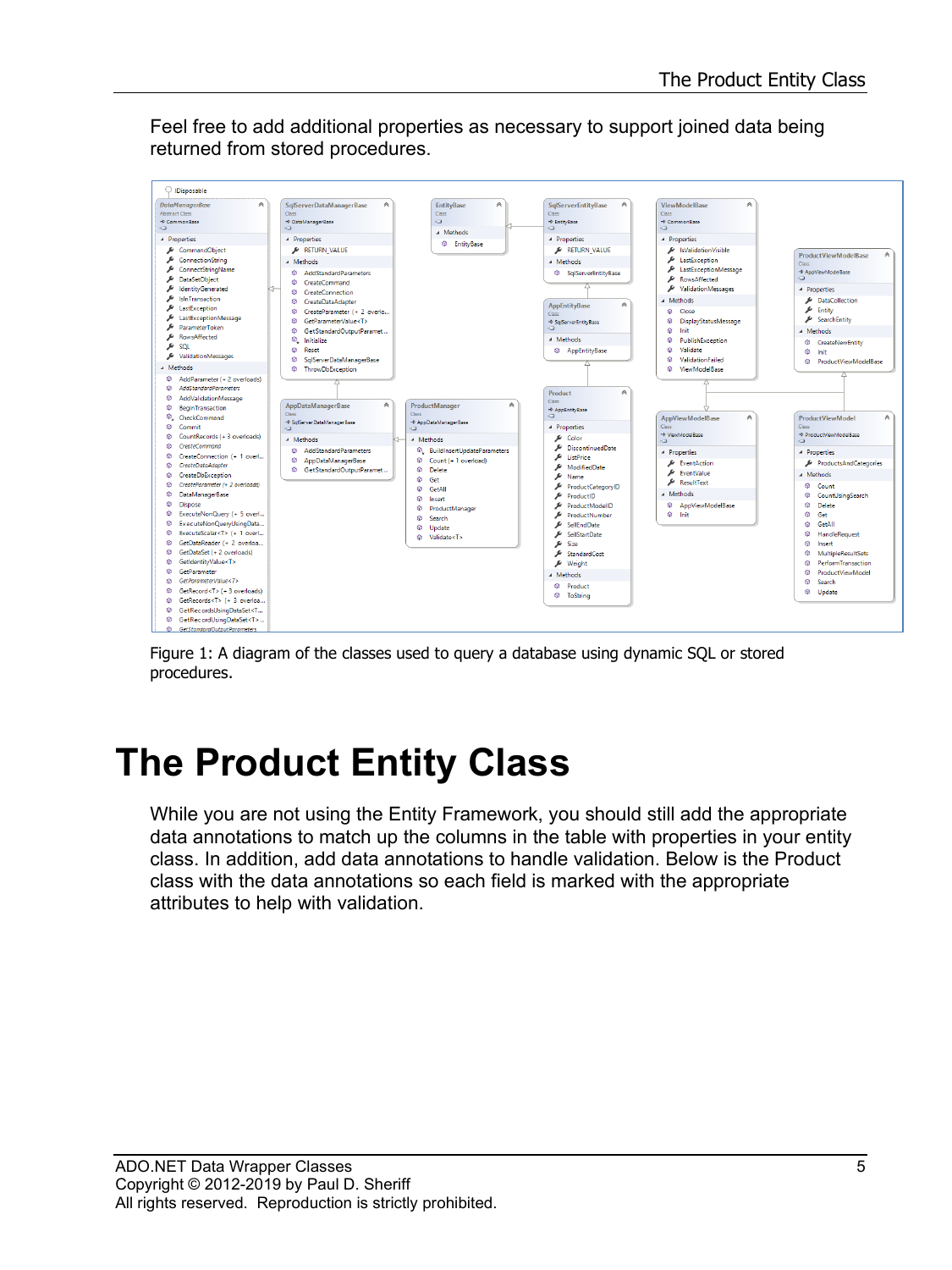```
[Table("Product", Schema ="SalesLT")]
public partial class Product : EntityBase
{
   [Required]
   [Key]
   [DatabaseGenerated(DatabaseGeneratedOption.Identity)]
  public int ProductID { get; set; }
   [Required]
   public string Name { get; set; }
   [Required]
   public string ProductNumber { get; set; }
  public string Color { get; set; }
   [Required]
  public decimal StandardCost { get; set; }
   [Required]
   public decimal ListPrice { get; set; }
   public string Size { get; set; }
  public decimal? Weight { get; set; }
  public int? ProductCategoryID { get; set; }
   public int? ProductModelID { get; set; }
  [Required]
 public DateTime SellStartDate { get; set; }
  public DateTime? SellEndDate { get; set; }
  public DateTime? DiscontinuedDate { get; set; }
   [Required]
   public DateTime ModifiedDate { get; set; }
 public byte[] ThumbNailPhoto { get; set; }
 public string ThumbnailPhotoFileName { get; set; }
  public Guid rowguid { get; set; }
  public override string ToString()
\{ return ProductNumber + " (" + ProductID.ToString() + ")";
   }
}
```
### **The ProductCategory Entity Class**

This class uses the [Column] attribute to map the field name in the ProductCategory table to a different property name in this class.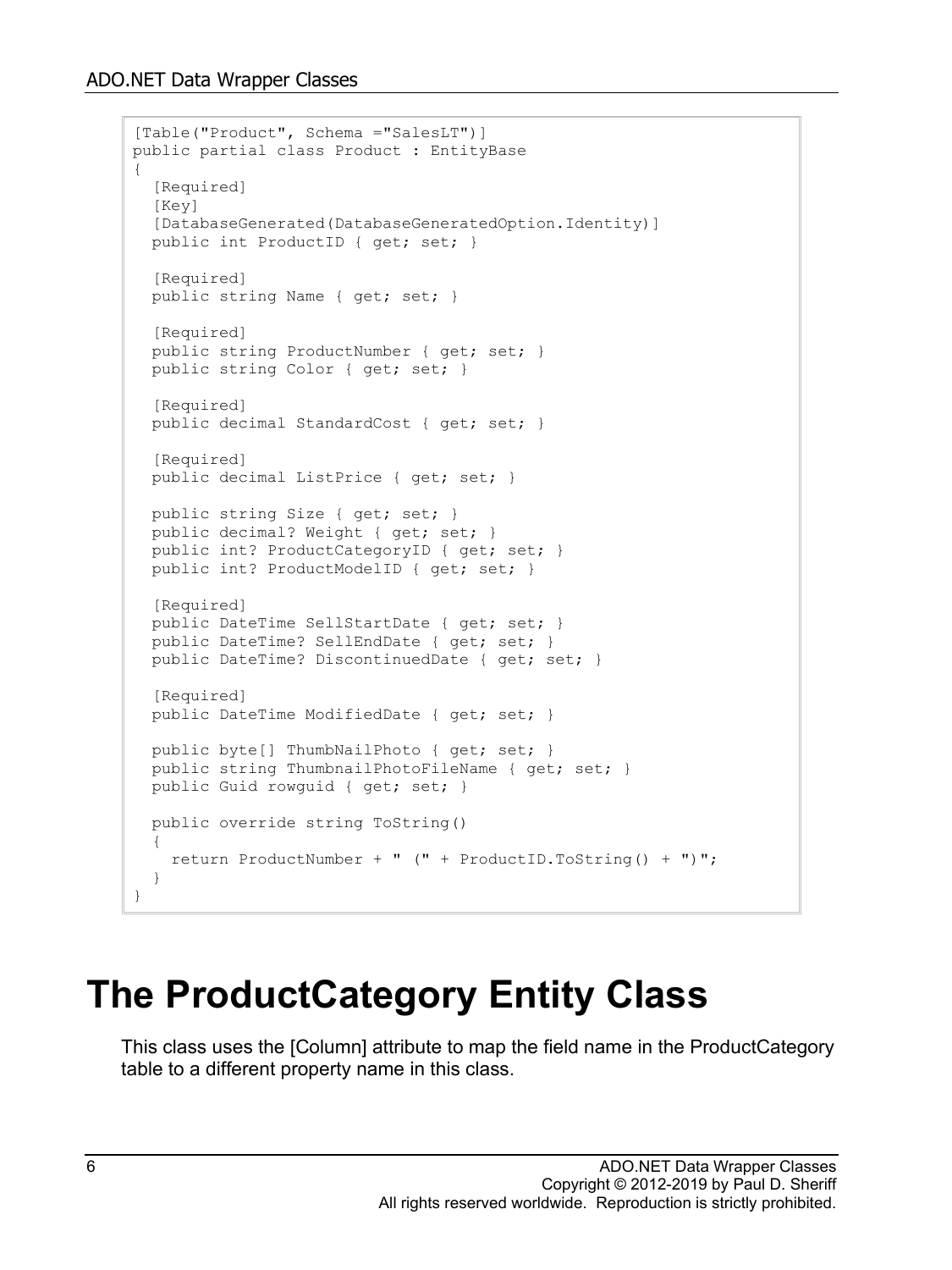```
public partial class ProductCategory : AppEntityBase
{
 /// <summary>
   /// Get/Set ProductCategoryID
   /// </summary>
  [Required]
   [Column("ProductCategoryID")]
  public int Id { get; set; }
   /// <summary>
   /// Get/Set Name
   /// </summary>
  [Required]
   [Column("Name")]
   public string CategoryName { get; set; }
  /// <summary>
   /// Get/Set ModifiedDate
   /// </summary>
  [Required]
 public DateTime ModifiedDate { get; set; }
  public override string ToString()
  {
     return CategoryName + " (" + Id.ToString() + ")";
   }
}
```
## **The Product Manager Class**

This section presents the ProductManager class. This class is used to call the submit the appropriate SQL to the AdventureWorksLT database. This class helps you perform CRUD operations against the Product table. For each table you have in your database, you generally create a corresponding "manager" class to retrieve data from and modify data within each table.

You can either create additional "manager" classes to call stored procedures that perform joins between tables or place these calls within existing table "manager" classes.

#### **Get All Records**

The GetAll() method in the ProductManager class is used to retrieve all records from the Product table.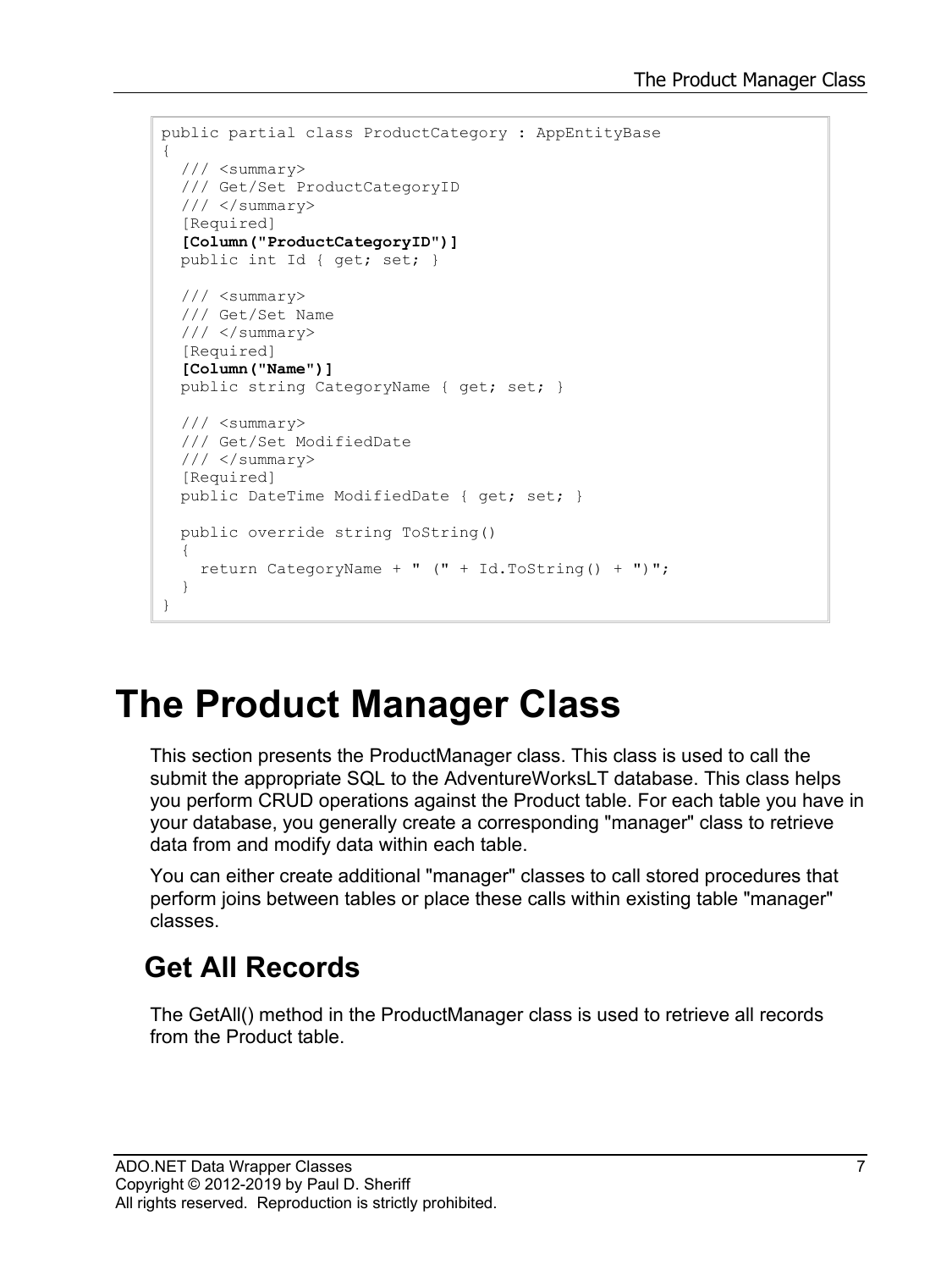```
public virtual List<Product> GetAll()
{
  // Get all rows from SalesLT.Product
 return GetRecords<Product>("SELECT * FROM SalesLT.Product");
}
```
If you open the DataManagerBase class and look at the GetRecords() method you see it calls the Reset() method to reset the Command object, reset the SQL property and a few other properties to initial start values. Fill in the *SQL* property with the SQL statement you wish to submit to the database. Utilize the using() block around the call to the GetDataReader() method from the DataManagerBase class. This method returns an instance of a .NET IDataReader object. Pass this data reader to the ToList<T>() method along with the type of object you wish to create a list of entity objects of. This ToList() method, located in the DataManagerBase class uses reflection to create a list of entity objects.

The ToList() method is very efficient, and actually works faster than the Entity Framework since there is not as much overhead required by EF.

#### **Calling the GetAll() Method**

Calling the methods in the ProductManager class are generally very simple. For example, to call the GetAll() method, you write code like the following:

```
public void GetAll()
{
   using (ProductManager mgr = new ProductManager()) {
    try {
     var list = mgr.GetAll();
      var rowsAffected = mgr.RowsAffected;
     }
     catch (Exception ex) {
       PublishException(ex);
     }
   }
}
```
Notice the use of the using() block. This is done so the command and connection objects can be disposed of correctly.

#### **Get All Records using Stored Procedure**

If you want to use a stored procedure to retrieve all records, this method requires just a few changes. Here is the GetAll() method from the ProductSPManager class.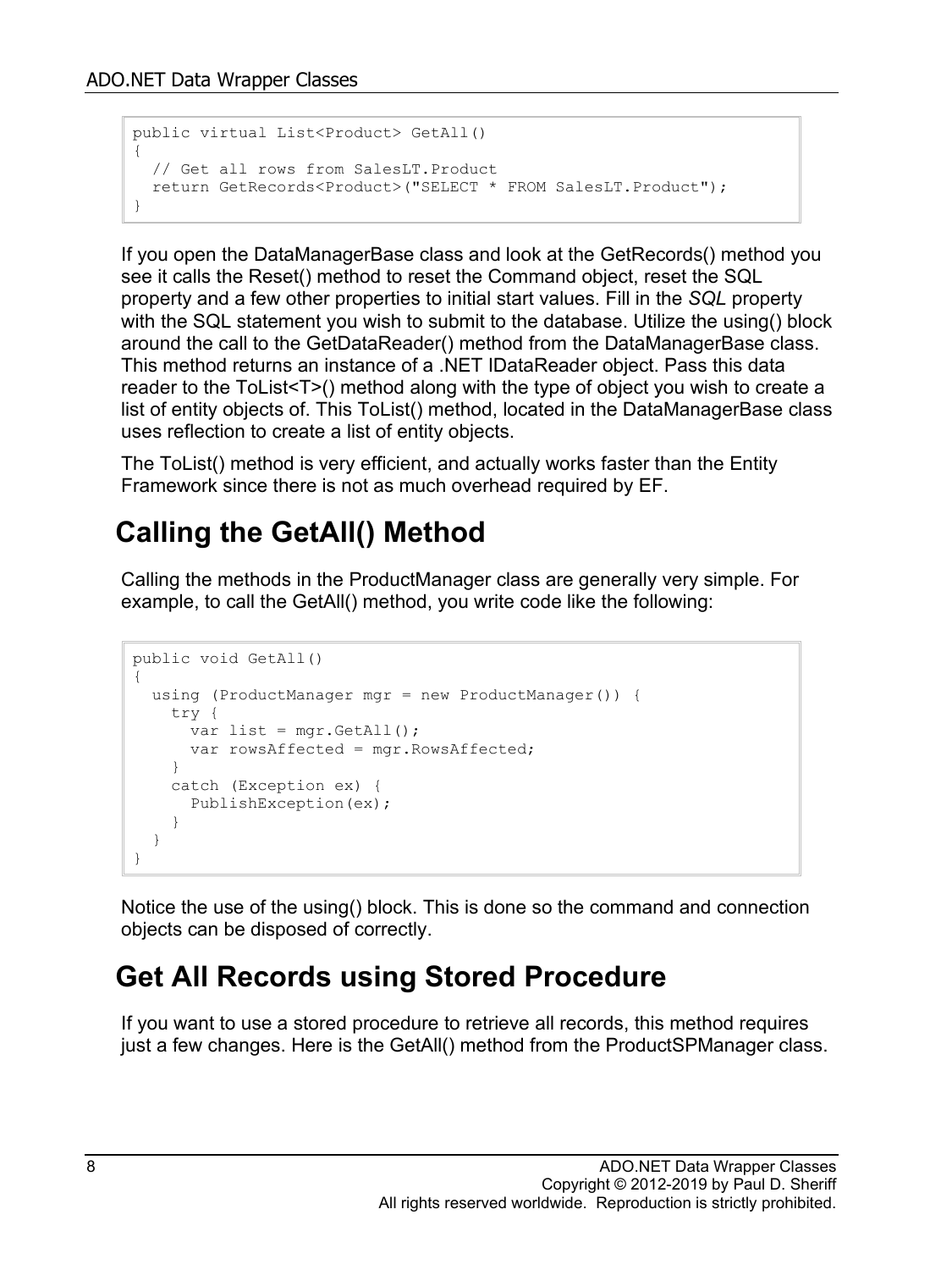```
public virtual List<Product> GetAll()
{
   // Get all rows from SalesLT.Product
  return GetRecords<Product>("SalesLT.Product_GetAll",
    CommandType.StoredProcedure);
}
```
Pass in the CommandType to the GetAllRecords() method and specify that you are putting the name of a stored procedure in the *SQL* property. If you look in the GetAllRecords() method in the DataManagerBase class you see a call to the AddStandardParameters() method. This method is overridden in the AppDataManagerBase class and is used if you have any standard parameters you normally add to your stored procedure for this application. There is also a call to the GetStandardOutputParameters() method in case you have any standard OUTPUT parameters in your stored procedures.

Below is the stored procedure text added to the AdventureWorksLT database.

```
CREATE PROCEDURE SalesLT. Product GetAll
AS
BEGIN
  SELECT 
[ProductID],[Name],[ProductNumber],[Color],[StandardCost],[ListPrice
],[Size],[Weight],[ProductCategoryID],[ProductModelID],[SellStartDat
e],[SellEndDate],[DiscontinuedDate],[ModifiedDate] 
  FROM SalesLT.Product;
END
```
#### **Get a Single Product**

If you wish to retrieve a single product value, you need to add a WHERE clause and a parameter for the primary key as shown in the following Get(int) method.

```
public virtual Product Get(int productId)
{
   // Create SQL to SELECT FROM SalesLT.Product
   SQL = "SELECT * FROM SalesLT.Product
          WHERE ProductID = @ProductID";
  // Create parameters for counting
   var parameters = new List<IDbDataParameter> {
     // Add parameters for CommandObject
    CreateParameter("ProductID", (object)productId, false)
   };
   return GetRecord<Product>(SQL, parameters.ToArray());
}
```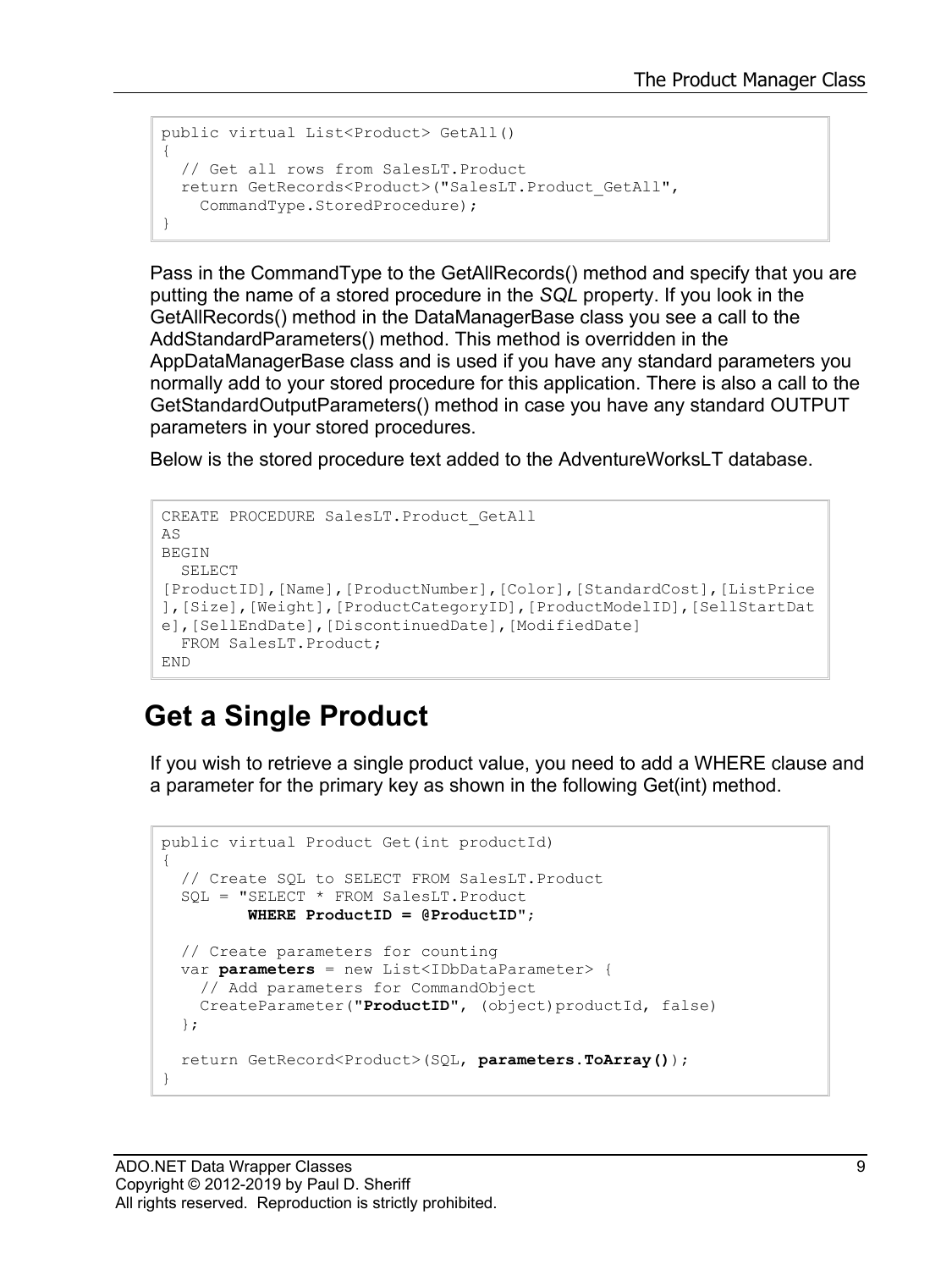The code for the Get(int) method is very similar to the GetAll() method you just wrote. The difference is a parameter named @ProductID is passed within the *SQL* property. If you have a parameter(s) you need to call the CreateParameter() method for each parameter in your SQL statement.

#### **Get a Single Product using a Stored Procedure**

In the AdventureWorksLT database, I added a stored procedure to retrieve a single product from the SalesLT.Product table. This stored procedure has a single parameter, @ProductID, of the type int. The ProductID field is the primary key for the Product table. This stored procedure, named SalesLT.Product\_Get looks like the following:

```
CREATE PROCEDURE [SalesLT].[Product_Get]
@ProductID int
AS
BEGIN
 SELECT *
 FROM SalesLT.Product
 WHERE ProductID = @ProductID;
END
```
To call this stored procedure, a method named Get(int productId) is created in the ProductSPManager. This method is shown below.

```
public virtual Product Get(int productId)
{
   // Create SQL to SELECT FROM SalesLT.Product
  SQL = "SalesLT. Product Get";
   // Create parameters for counting
  var parameters = new List<IDbDataParameter> {
    // Add parameters for CommandObject
    CreateParameter("ProductID", (object)productId, false)
   };
  return GetRecord<Product>(SQL, CommandType.StoredProcedure,
              parameters.ToArray());
}
```
This method is not too different from the Get(int) method in the ProductManager class. The only difference is the call to the GetRecord() method passes in the CommandType of StoredProcedure.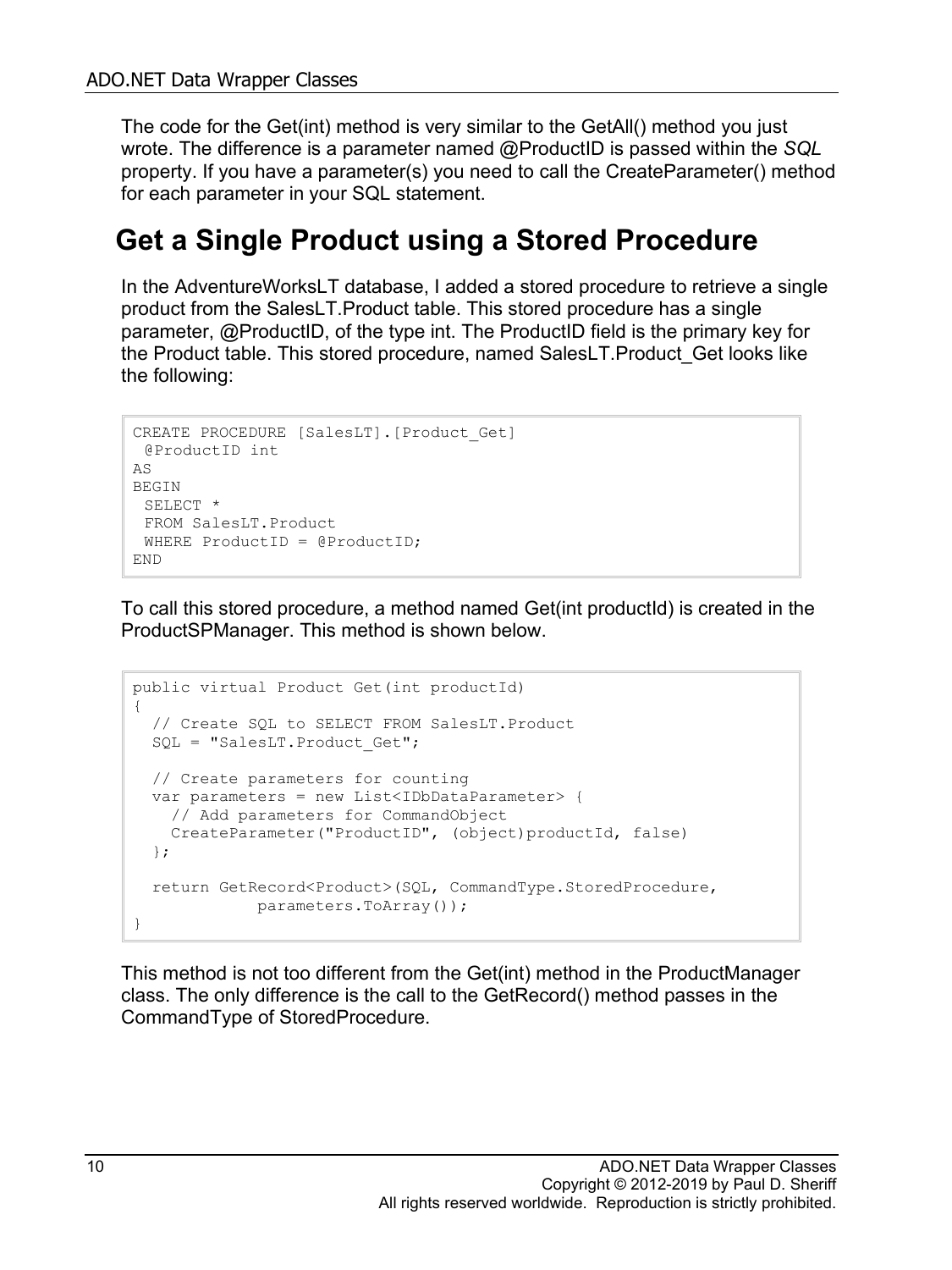#### **GetAll with Output Parameter**

If you have a stored procedure that returns a result set and has an OUTPUT parameter, you need to perform a couple additional steps. Below is the Product GetAllWithOutput stored procedure.

```
CREATE PROCEDURE [SalesLT].[Product_GetAllWithOutput]
 @Test nvarchar(10) OUTPUT
AS
BEGIN
 SELECT *
 FROM SalesLT.Product;
 SELECT @Test = 'Hello';
END
```
To call this stored procedure, a method named GetAllWithOutputParameter() is created.

```
public virtual List<Product> GetAllWithOutputParameter()
{
  List<Product> ret;
   // Create SQL to call stored procedure
  SQL = "SalesLT. Product GetAllWithOutput";
   // Add Ouput Parameter
  var parameters = new List<IDbDataParameter> {
     // Add parameters for CommandObject
     CreateParameter("@Test", "", false, DbType.String, 
       10, ParameterDirection.Output)
   };
   // Get all rows from SalesLT.Product
   ret = GetRecords<Product>(SQL, CommandType.StoredProcedure,
                              parameters.ToArray());
   // Get @Test Output Parameter
   string test = base.GetParameterValue<string>("@Test", "");
  Console.WriteLine(test);
  return ret;
}
```
In the code above, prior to calling the stored procedure, add the output parameter. After you make the call to the retrieve the result set, use the GetParameterValue() method to retrieve the output parameter from the stored procedure call.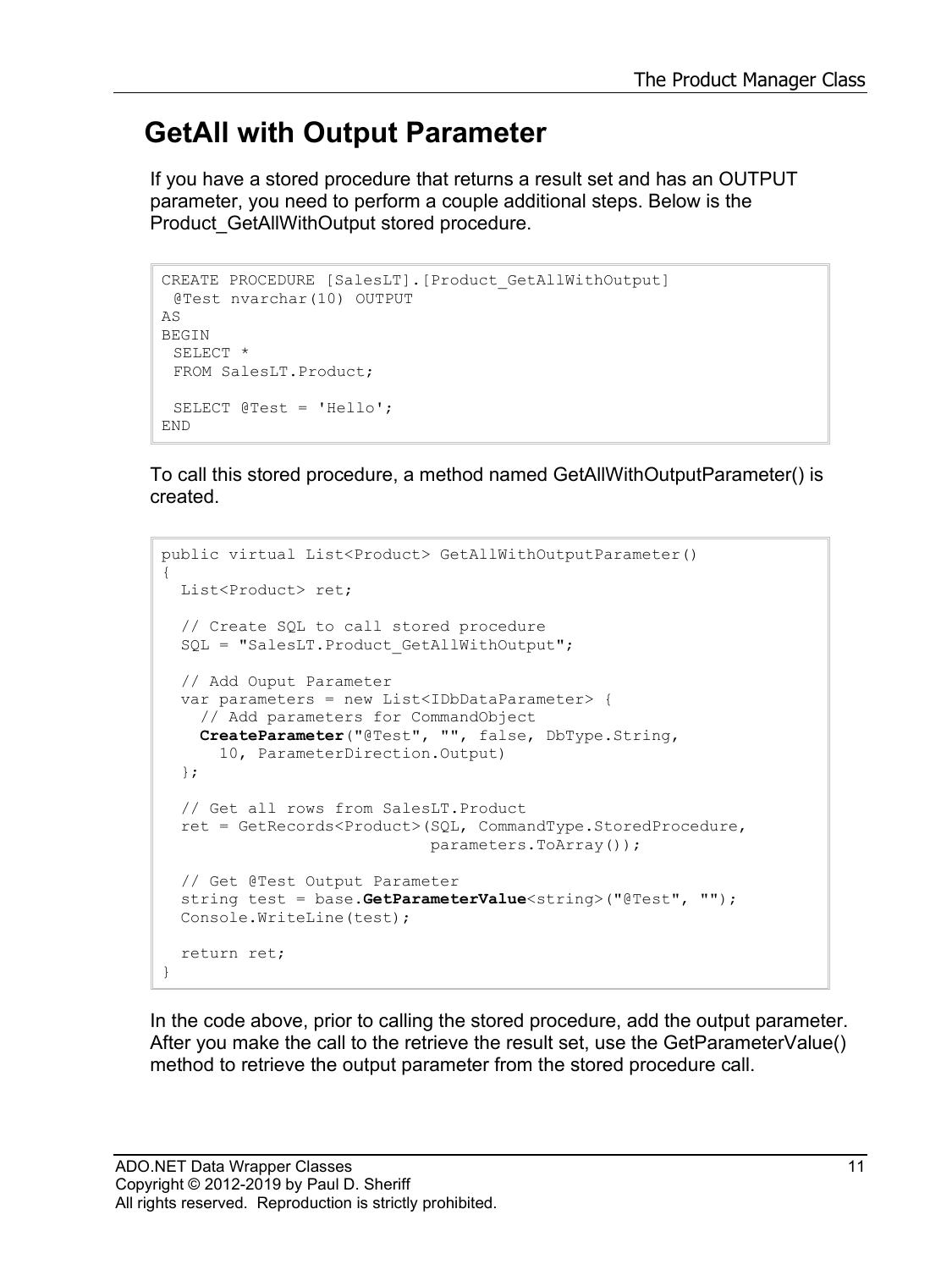#### **Search for Products**

Sometimes you wish to ask a user to input one or more parameters to search for data in your table. In this sample the user can enter the name of a product (or a partial name), a product number (or partial product number), and a range of a beginning and ending costs to search for. To hold this data for searching, create a ProductSearch class as shown below.

```
public class ProductSearch
{
  public string Name { get; set; }
  public string ProductNumber { get; set; }
 public decimal? BeginningCost { get; set; }
  public decimal? EndingCost { get; set; }
}
```
To make the call to the search for the data, create a method named Search()as shown below.

```
public virtual List<Product> Search(ProductSearch search)
{
   // Create SQL to SELECT FROM SalesLT.Product
   SQL = "SELECT * FROM SalesLT.Product";
  SQL += " WHERE (@Name IS NULL OR NAME LINE @Name + '%')"; SQL += " AND (@ProductNumber IS NULL OR 
                 ProductNumber LIKE @ProductNumber + '%')";
   SQL += " AND (@BeginningCost IS NULL OR 
                StandardCost >= @BeginningCost)";
  SQL += " AND (@EndingCost IS NULL OR 
                StandardCost <= @EndingCost)";
   // Create parameters for searching
   var parameters = new List<IDbDataParameter> {
     // Add parameters for CommandObject
    CreateParameter("Name", 
       (object)search.Name ?? DBNull.Value, true),
     CreateParameter("ProductNumber", 
       (object)search.ProductNumber ?? DBNull.Value, true),
     CreateParameter("BeginningCost", 
       (object)search.BeginningCost ?? DBNull.Value, true),
     CreateParameter("EndingCost", 
       (object)search.EndingCost ?? DBNull.Value, true)
   };
   return GetRecords<Product>(SQL, CommandType.Text,
                               parameters.ToArray());
}
```
In the CreateParameter() method, the second parameter should be either the data from the ProductSearch class, or a DBNull value if the data in the ProductSearch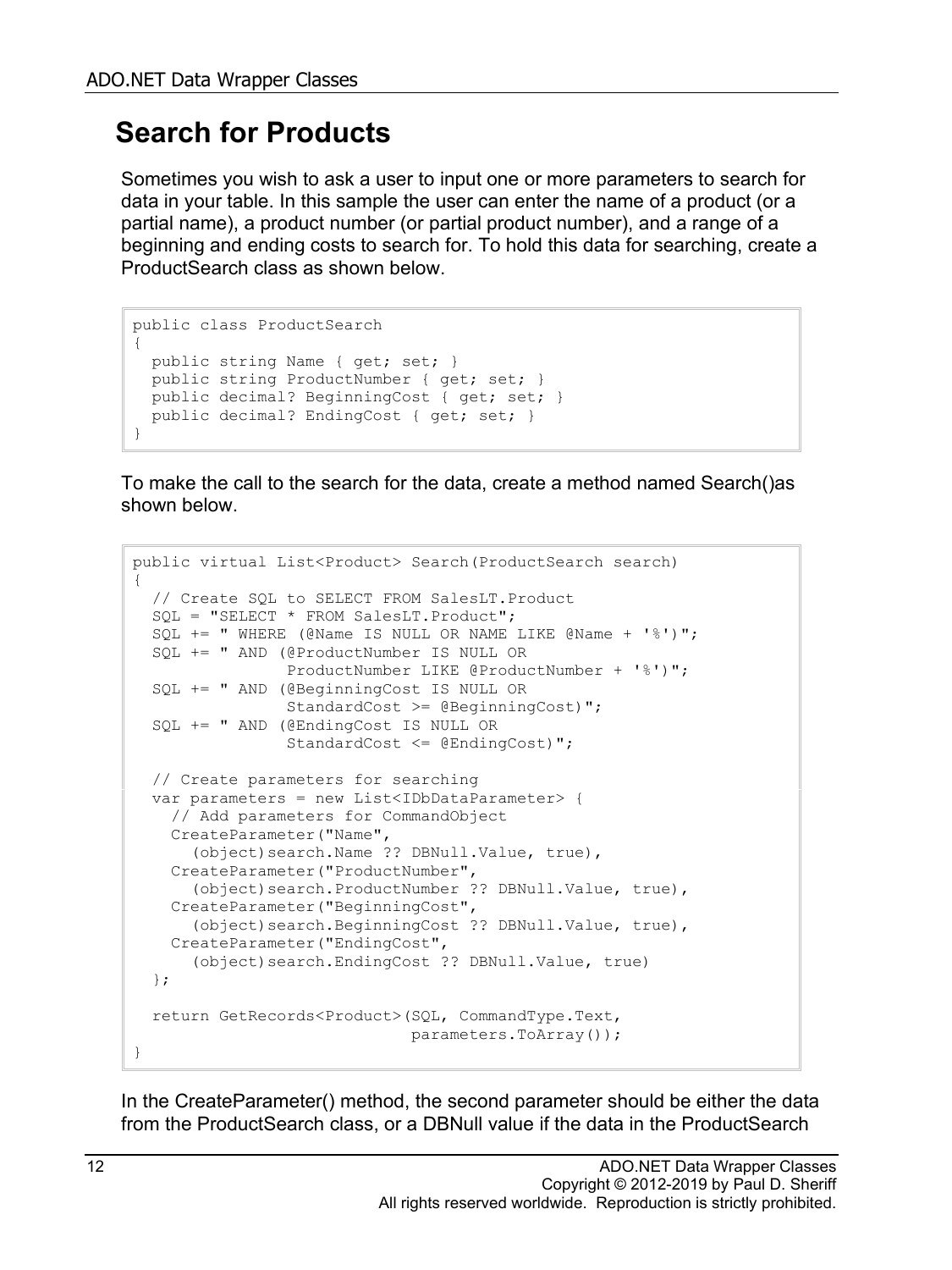object is a null. The third parameter to CreateParameter() specifies if the parameter is allowed to be a null value.

#### **Count Products**

Some other functionality you might want is the ability to count all rows within a table, or count rows based on some criteria. There are two Count() methods created in the ProductManager class. Create a Count() method to count all rows in the Product table.

```
public virtual int Count()
{
   // Count all records in Product table
  return CountRecords("SELECT Count(*) FROM SalesLT.Product");
}
```
Use the CountRecords() method in the DataManagerBase class to return the single value returned from the SQL statement.

Create a Count(ProductSearch) method to which you pass an instance of the ProductSearch class. This method counts rows according to the WHERE clause used.

```
public virtual int Count(ProductSearch search)
{
  // Create SQL to count rows
  SQL = "SELECT Count(*) FROM SalesLT.Product";
  SQL += " WHERE (@Name IS NULL OR NAME LIKE @Name + '%')";
   SQL += " AND (@ProductNumber IS NULL OR 
                 ProductNumber LIKE @ProductNumber + '%')";
   SQL += " AND (@BeginningCost IS NULL OR 
                 StandardCost >= @BeginningCost)";
   SQL += " AND (@EndingCost IS NULL OR 
                 StandardCost <= @EndingCost)";
   // Create parameters for counting
   var parameters = new List<IDbDataParameter> {
     // Add parameters for CommandObject
     CreateParameter("Name", (object)search.Name ?? DBNull.Value,
       true),
     CreateParameter("ProductNumber", (object)search.ProductNumber
       ?? DBNull.Value, true),
    CreateParameter("BeginningCost", (object)search.BeginningCost
       ?? DBNull.Value, true),
    CreateParameter("EndingCost", (object)search.EndingCost
       ?? DBNull.Value, true)
   };
  return CountRecords(SQL, CommandType.Text, parameters.ToArray());
}
```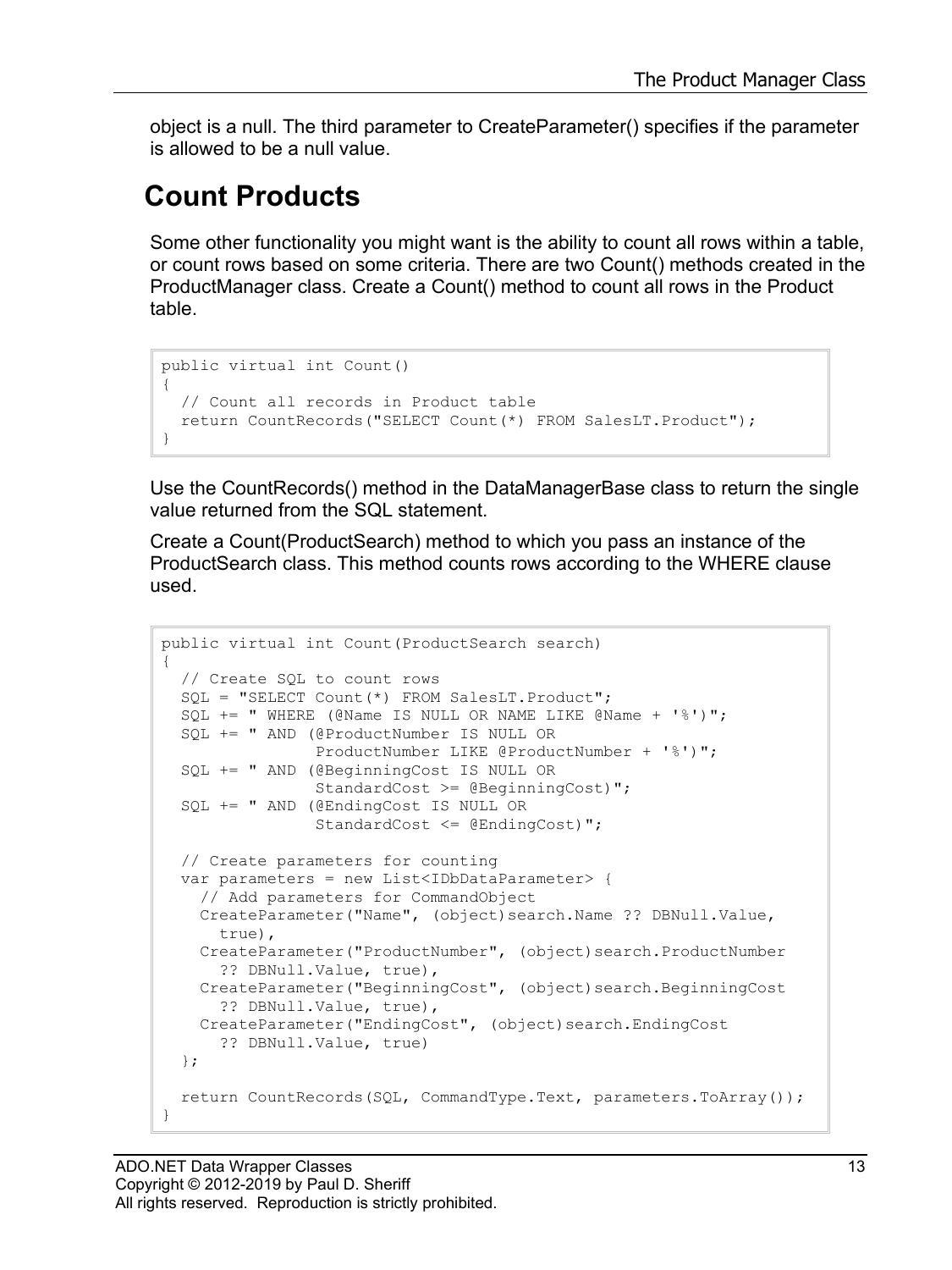#### **Insert a Product**

To insert data into the Product table, you need an INSERT statement. This can be either in dynamic SQL or a stored procedure. Below is an Insert() method in the ProductManager class that inserts a new product row.

```
public virtual int Insert(Product entity)
{
   // Reset all properties
   Reset();
   // Attempt to validate the data,
   // a ValidationException is thrown if validation rules fail
   Validate<Product>(entity);
   // Create SQL to INSERT INTO SalesLT.Product using dynamic SQL
   SQL = "INSERT INTO SalesLT.Product(Name, ProductNumber,
             Color, StandardCost, ListPrice, Size, Weight,
             ProductCategoryID, ProductModelID, SellStartDate,
             SellEndDate, DiscontinuedDate, ModifiedDate) ";
   SQL += " VALUES(@Name, @ProductNumber, @Color, @StandardCost,
            @ListPrice, @Size, @Weight, @ProductCategoryID,
            @ProductModelID, @SellStartDate, @SellEndDate,
            @DiscontinuedDate, @ModifiedDate)";
   // Create standard insert parameters
   BuildInsertUpdateParameters(entity);
   // Execute Query and retrieve the IDENTITY
   RowsAffected = ExecuteNonQuery(true);
   // Get the ProductID generated from the IDENTITY 
   entity.ProductID = GetIdentityValue<int>(-1);
   return RowsAffected;
}
```
This method first validates the product data to ensure it can be inserted into the table by calling the Validate() method. This method is described later in this article. If the validation passes, set the *SQL* property to the name of the stored procedure and add all the parameters to insert, plus the OUTPUT parameter. A method named BuildInsertUpdateParameters(), described in the next section, is called to add all the appropriate parameters to the command object.

Call the ExecuteNonQuery() method passing in a true value to specify that you want to retrieve the IDENTITY value generated from this INSERT statement. The *IdentityGenerated* property is automatically filled in when you pass a true value to the ExecuteNonQuery() method. Retrieve the *IdentityGenerated* property using the GetIdentityValue() method.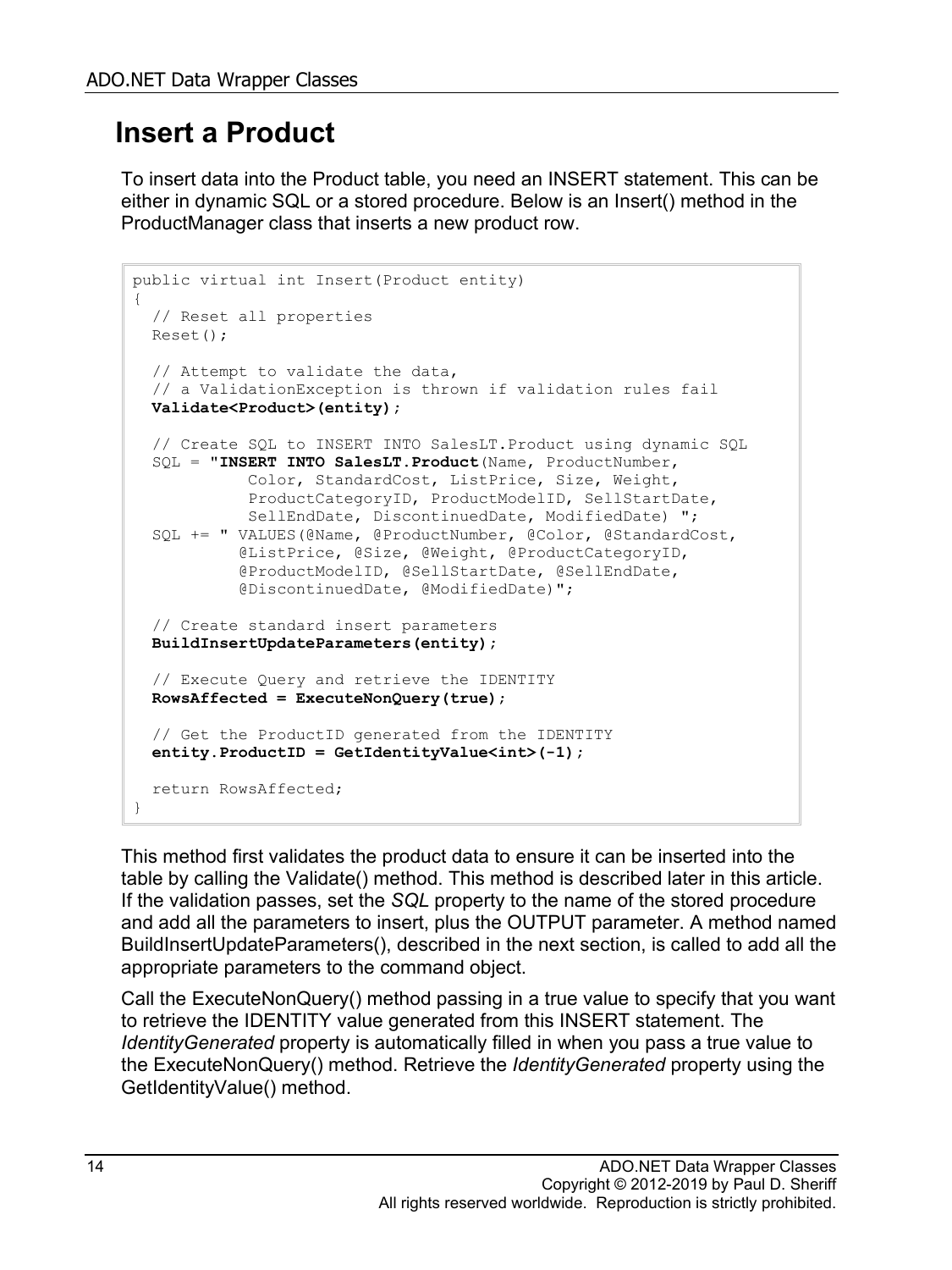#### **Build Insert/Update Parameters Method**

When you are inserting or updating the Product table, you most likely need to pass the same set of parameters to either stored procedure. Create one method, BuildInsertUpdateParameters(), with the parameters that are in common between the two stored procedures.

```
protected virtual void BuildInsertUpdateParameters(Product entity)
{
  // Add parameters to CommandObject
  AddParameter("Name", (object)entity.Name, false);
  AddParameter("ProductNumber", (object)entity.ProductNumber,
                  false);
  AddParameter("Color", (object)entity.Color, false);
  AddParameter("StandardCost", (object)entity.StandardCost, false);
  AddParameter("ListPrice", (object)entity.ListPrice, false);
  AddParameter("Size", (object)entity.Size ?? DBNull.Value, true);
  AddParameter("Weight", (object)entity.Weight ?? DBNull.Value,
                  true);
  AddParameter("ProductCategoryID",
                 (object)entity.ProductCategoryID, false);
 AddParameter("ProductModelID", (object)entity.ProductModelID,
                 false);
  AddParameter("SellStartDate", (object)entity.SellStartDate,
                 false);
  AddParameter("SellEndDate", (object)entity.SellEndDate
                 ?? DBNull.Value, true);
  AddParameter("DiscontinuedDate", (object)entity.DiscontinuedDate
                 ?? DBNull.Value, true);
  AddParameter("ModifiedDate", (object)entity.ModifiedDate, false);
}
```
### **Update a Product**

When you are updating all the columns in the Product table create a method named Update(). This method is very similar to the Insert() method in that you call the Validate() method to verify the data prior to updating. You also create all of the parameters by calling the BuildInsertUpdateParameters() method. You add the ProductID property which is the primary key value used to update the appropriate record in the Product table.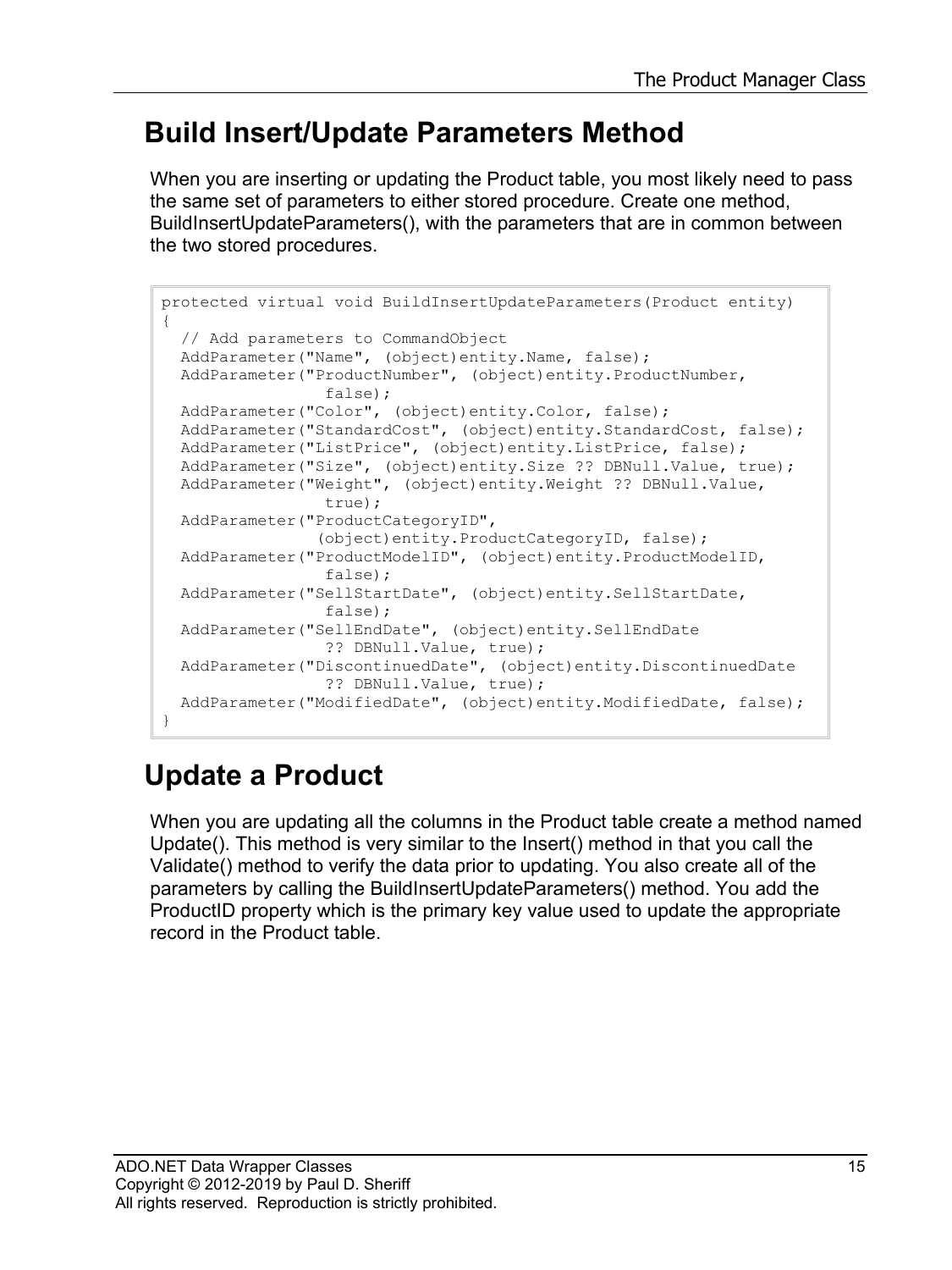```
public virtual int Update(Product entity)
{
   // Reset all properties
  Reset();
   // Attempt to validate the data,
   // a ValidationException is thrown if validation rules fail
  Validate<Product>(entity);
   // Create SQL to UPDATE SalesLT.Product using dynamic SQL
   SQL = "UPDATE SalesLT.Product SET Name=@Name,
            ProductNumber=@ProductNumber, Color=@Color,
            StandardCost=@StandardCost, ";
   SQL += " ListPrice=@ListPrice, Size=@Size, Weight=@Weight,
            ProductCategoryID=@ProductCategoryID,
            ProductModelID=@ProductModelID, ";
   SQL += " SellStartDate = @SellStartDate, 
            SellEndDate = @SellEndDate, 
            DiscontinuedDate = @DiscontinuedDate, 
            ModifiedDate = @ModifiedDate ";
  SOL += "WHERE ProductID = @ProductID"; // Create standard update parameters
   BuildInsertUpdateParameters(entity);
   // Add primary parameter to CommandObject
  AddParameter("@ProductId", (object)entity.ProductID, false);
   // Execute Query
 RowsAffected = ExecuteNonQuery();
  return RowsAffected;
}
```
#### **Delete a Product**

To delete a product from the Product table, create a Delete() method to submit a DELETE statement.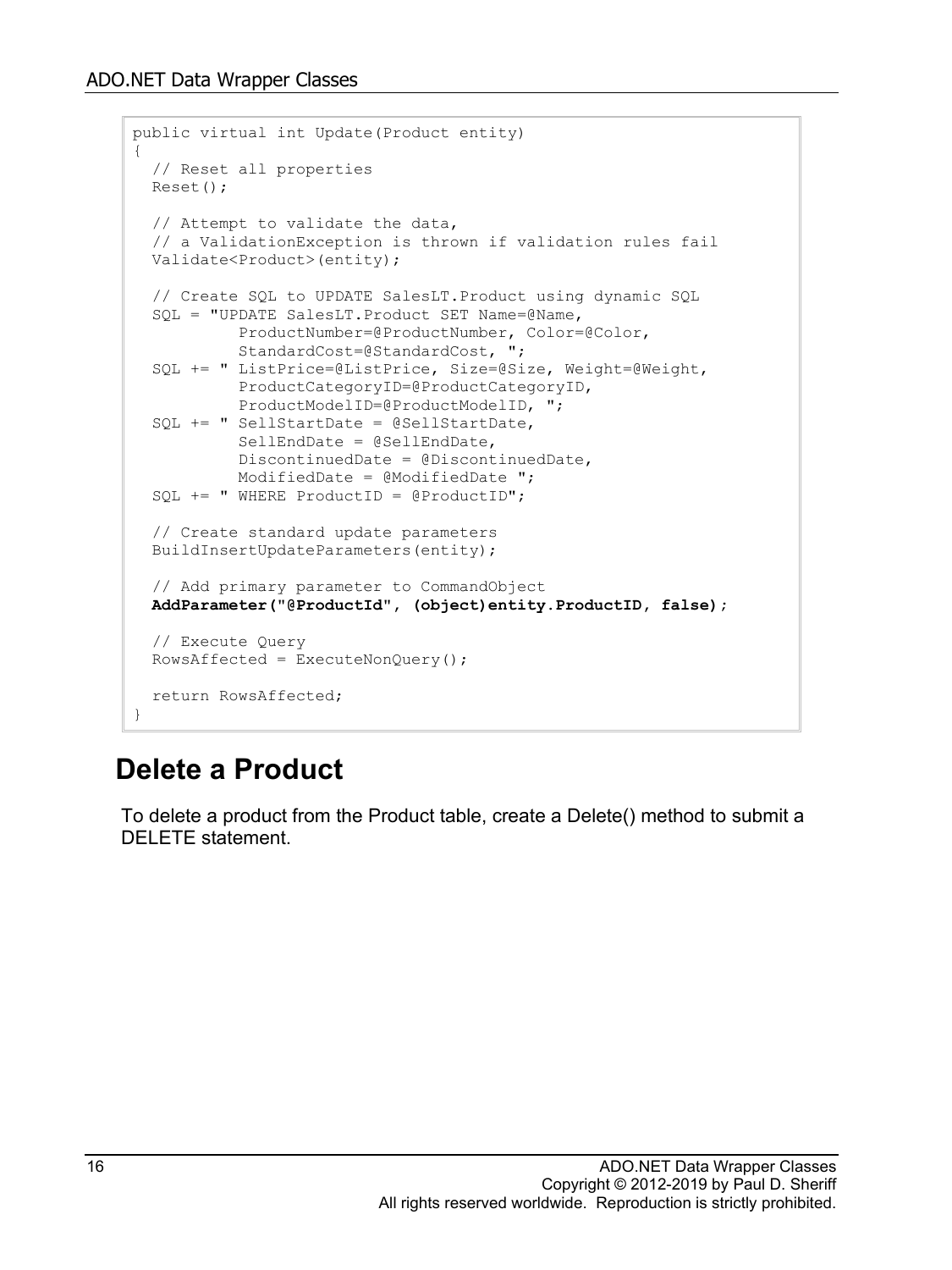```
public virtual int Delete(Product entity)
{
  // Reset all properties
  Reset();
  // Create SQL to DELETE FROM SalesLT.Product using dynamic SQL
   SQL = "DELETE FROM SalesLT.Product WHERE ProductID = @ProductID";
   // Add primary parameter to CommandObject
  AddParameter("@ProductId", (object)entity.ProductID, false);
  // Execute Query
 RowsAffected = ExecuteNonQuery();
  return RowsAffected;
}
```
# **Data Validation**

Validation is accomplished via data annotations and/or your own custom logic. You saw the Product entity class earlier in this article. It had several data annotations to make several properties as required. The DataManagerBase class has a Validate() method which validates those data annotations. This method can be used if you are using WPF, the Web API or Windows Forms that don't automatically check data annotations. MVC will check these annotations if you bind your properties using the Razor syntax.

In your "manager" classes, override the Validate() method. This allows you use the data annotation validation mechanism and add on your own custom validation if needed. The *ValidationMessages* property is a list of ValidationMessage objects. Each object represents either a data annotation that has failed, or one of your own custom validations has failed. If this property contains validation message objects, then a custom exception, named ValidationException, is created with this collection of validation message objects. You throw this exception which causes all the logic in either the Insert() or Update() methods to be bypassed after the call to Validate(). This ensures that no data is sent to the database if the validation fails.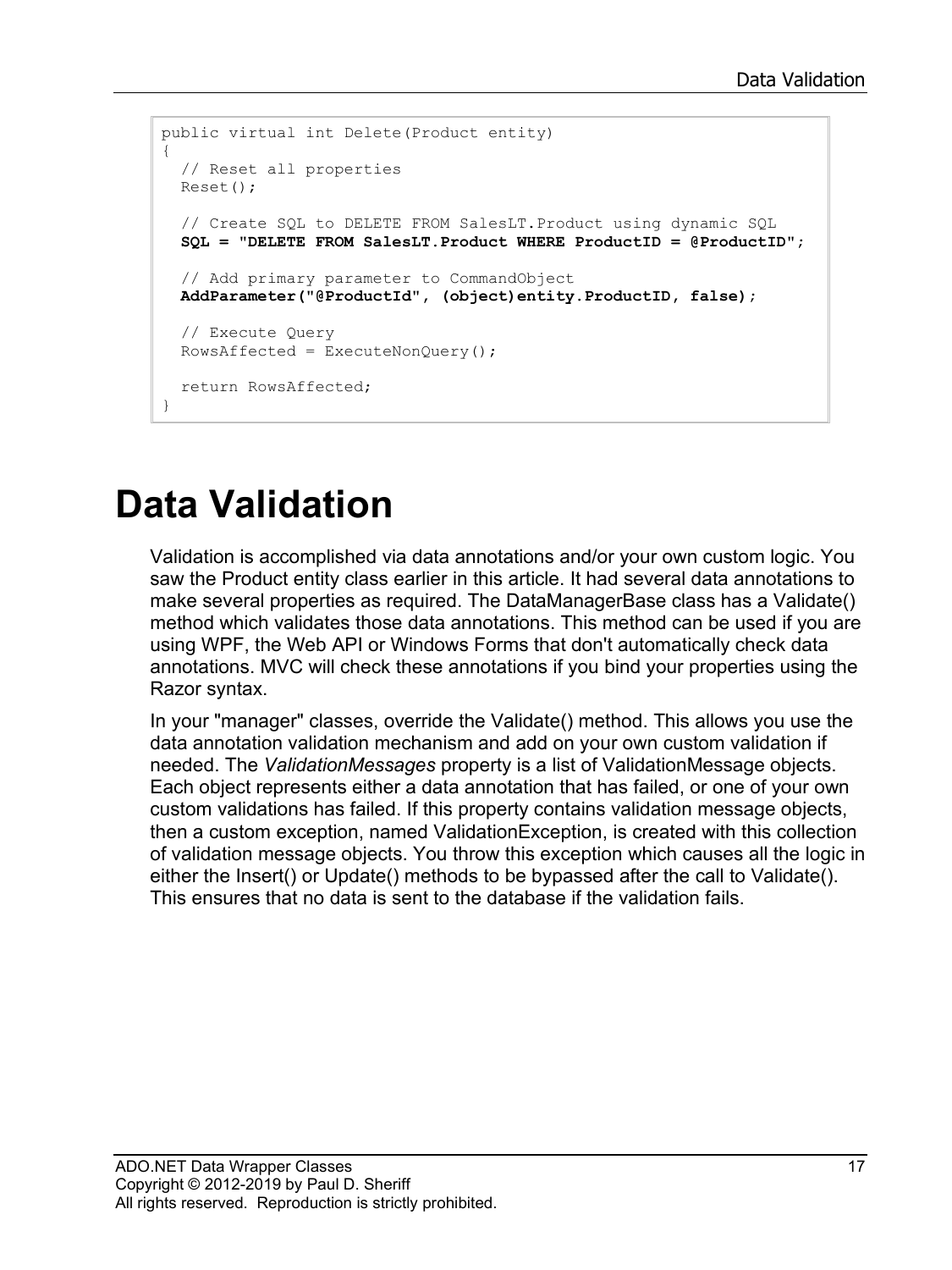```
public override bool Validate<T>(T entityToValidate)
{
   // Check all Data Annotations first
  bool ret = base.Validate(entityToValidate);
   // Cast to a Product class
   Product entity = entityToValidate as Product;
   // TODO: Add other business rules here
   if (entity.Name.Length < 2)
   {
     AddValidationMessage("Name",
      "Name must be greater than 2 characters in length.");
   }
   if (ValidationMessages.Count > 0)
  \left\{ \right. throw new ValidationException(ValidationMessages);
   }
   return ret;
}
```
Since the Validate() method in the ProductManager class throws an exception, you must catch this exception somewhere. In the Insert() method in the ProductViewModel class, add a try…catch block around the call to the Insert() method of the manager class. One of the catch blocks should catch the ValidationException object. In this catch block, call the ValidationFailed() method and pass in this custom exception. The ValidationFailed() method is contained in a view model base class and does nothing more than add the validation messages from the exception object into a *ValidationMessages* property in the view model. It also sets an *IsValidationVisible* property to true, so you may show the list of validation messages on your UI.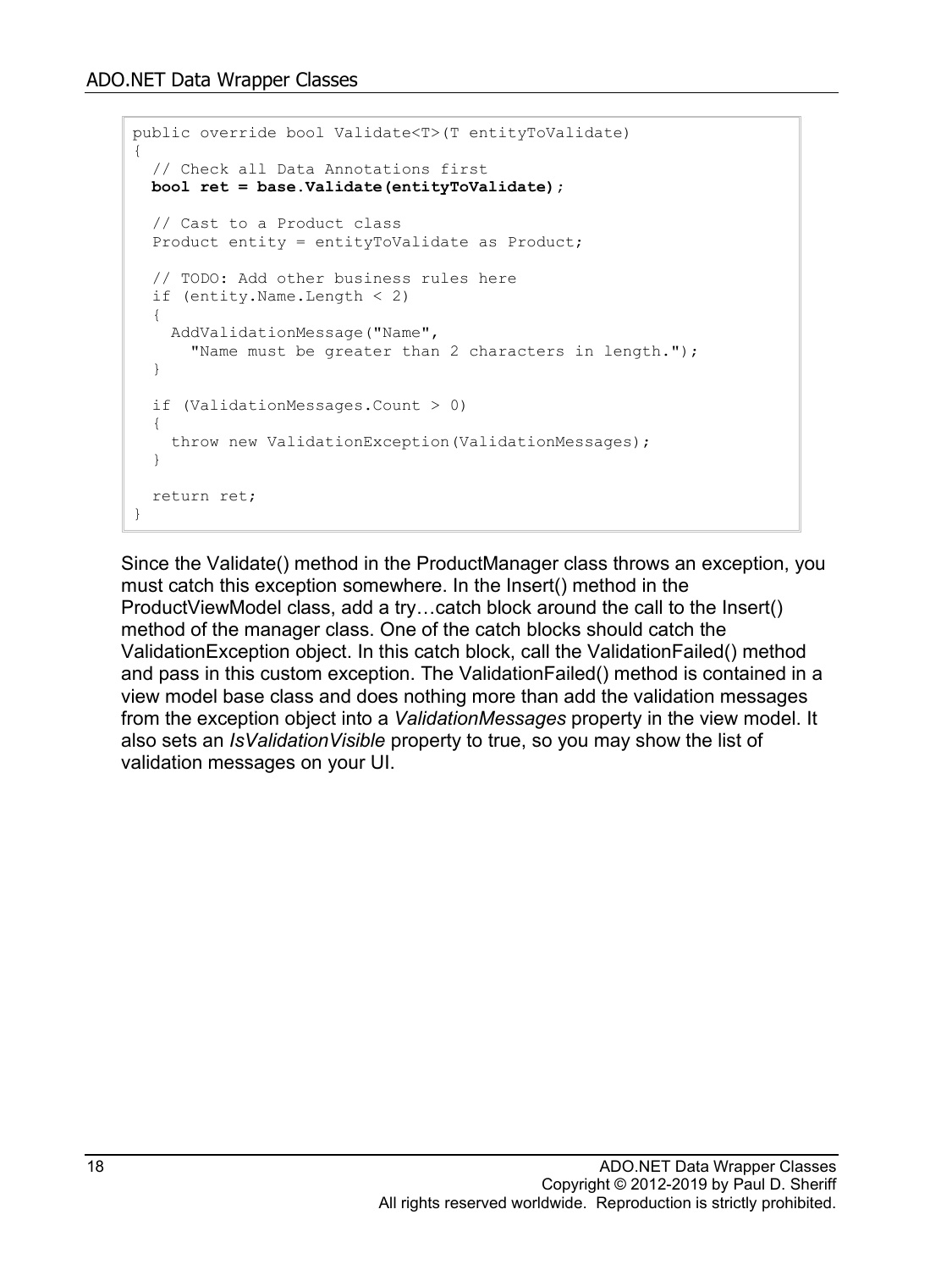```
public void Insert()
{
  using (ProductSPManager mgr = new ProductSPManager()) {
     try {
       RowsAffected = mgr.Insert(Entity);
       if (RowsAffected > 0) {
         ResultText = "Insert Successful" + Environment.NewLine +
              "Rows Affected: " + RowsAffected.ToString() +
               Environment.NewLine + "ProductID: " +
               Entity.ProductID.ToString() + Environment.NewLine +
              "Return Value: " + Entity.RETURN VALUE.ToString();
         RaisePropertyChanged("Entity");
       }
     }
     catch (ValidationException ex) {
       ValidationFailed(ex);
     }
     catch (Exception ex) {
       PublishException(ex);
     }
   }
}
```
## **Multiple Result Sets**

If you have a stored procedure, or dynamic SQL, that returns multiple sets, you need to be able to handle those situations. Write a class that holds a collection of each result set you are going to return.

```
public class ProductAndCategory
{
  public ProductAndCategory()
   {
    Products = new List<Product>();
    Categories = new List<ProductCategory>();
   }
   public List<Product> Products { get; set; }
  public List<ProductCategory> Categories { get; set; }
}
```
Write a method in your manager class that looks like the following method.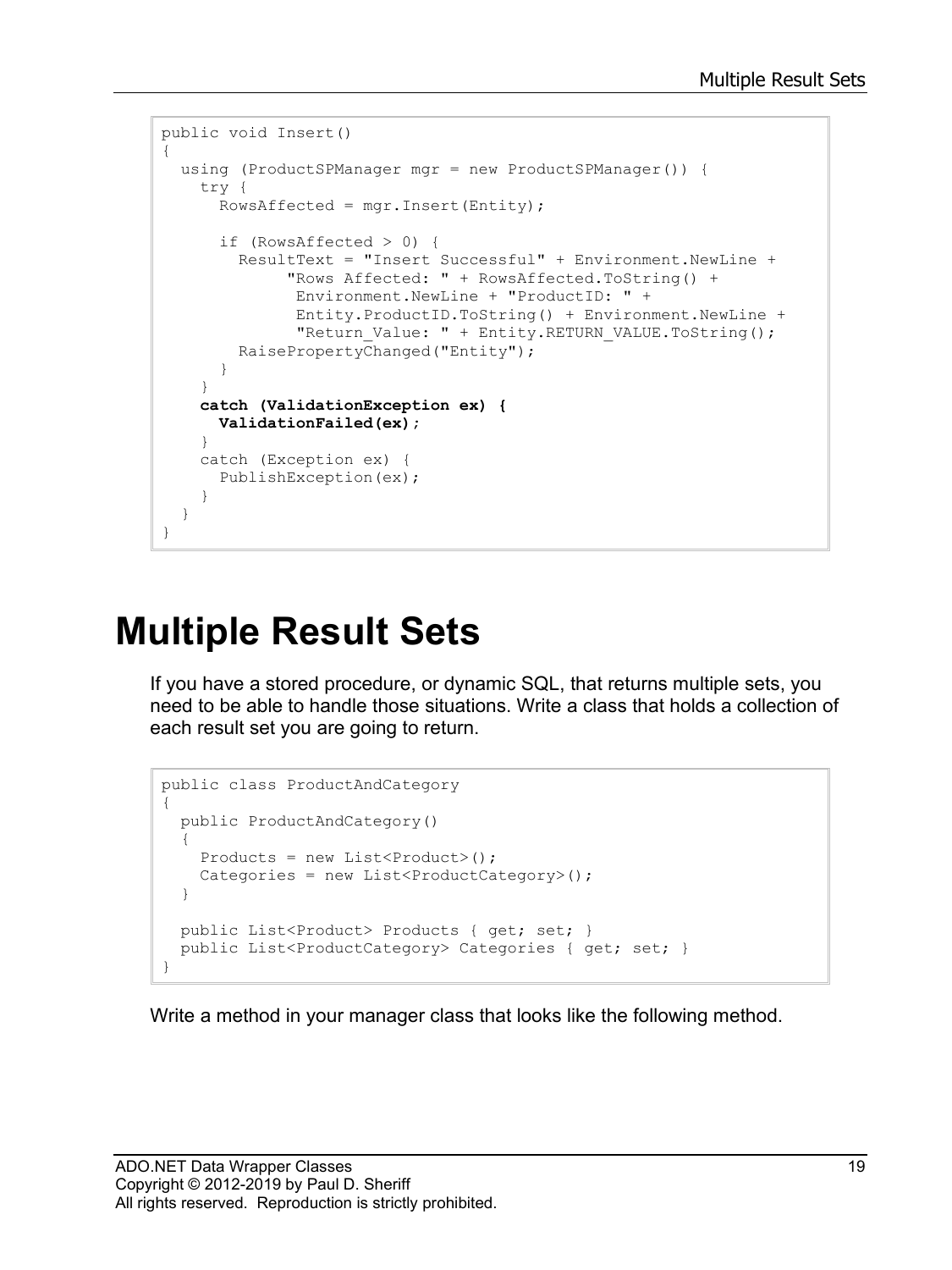```
public virtual ProductAndCategory MultipleResultSets()
{
   ProductAndCategory ret = new ProductAndCategory();
   // Reset all properties
   Reset();
   // Create SQL to SELECT FROM SalesLT.Product
   SQL = "SELECT * FROM SalesLT.Product;";
   SQL += "SELECT * FROM SalesLT.ProductCategory;";
   // Execute Query
  using (IDataReader dr = GetDataReader()) {
    // Use reflection to load Product data
     ret.Products = ToList<Product>(dr);
     RowsAffected = ret.Products.Count;
     dr.NextResult();
     ret.Categories = ToList<ProductCategory>(dr);
     RowsAffected += ret.Categories.Count;
   }
  return ret;
}
```
In the above code submit the SQL statement using the GetDataReader() method. Once you retrieve the results, use the ToList() method to convert the first result set in the reader into a Products list. Call the NextResult() method to move to the next result set on the reader. Once again, use the ToList() method to convert the result set into a Category list.

### **Transactions**

If you need to execute more than one SQL statement as a unit of work, you need to use a transaction. In the following example, you are going to insert two products into the SalesLT.Product table. Both inserts must succeed for the transaction to committed to the database.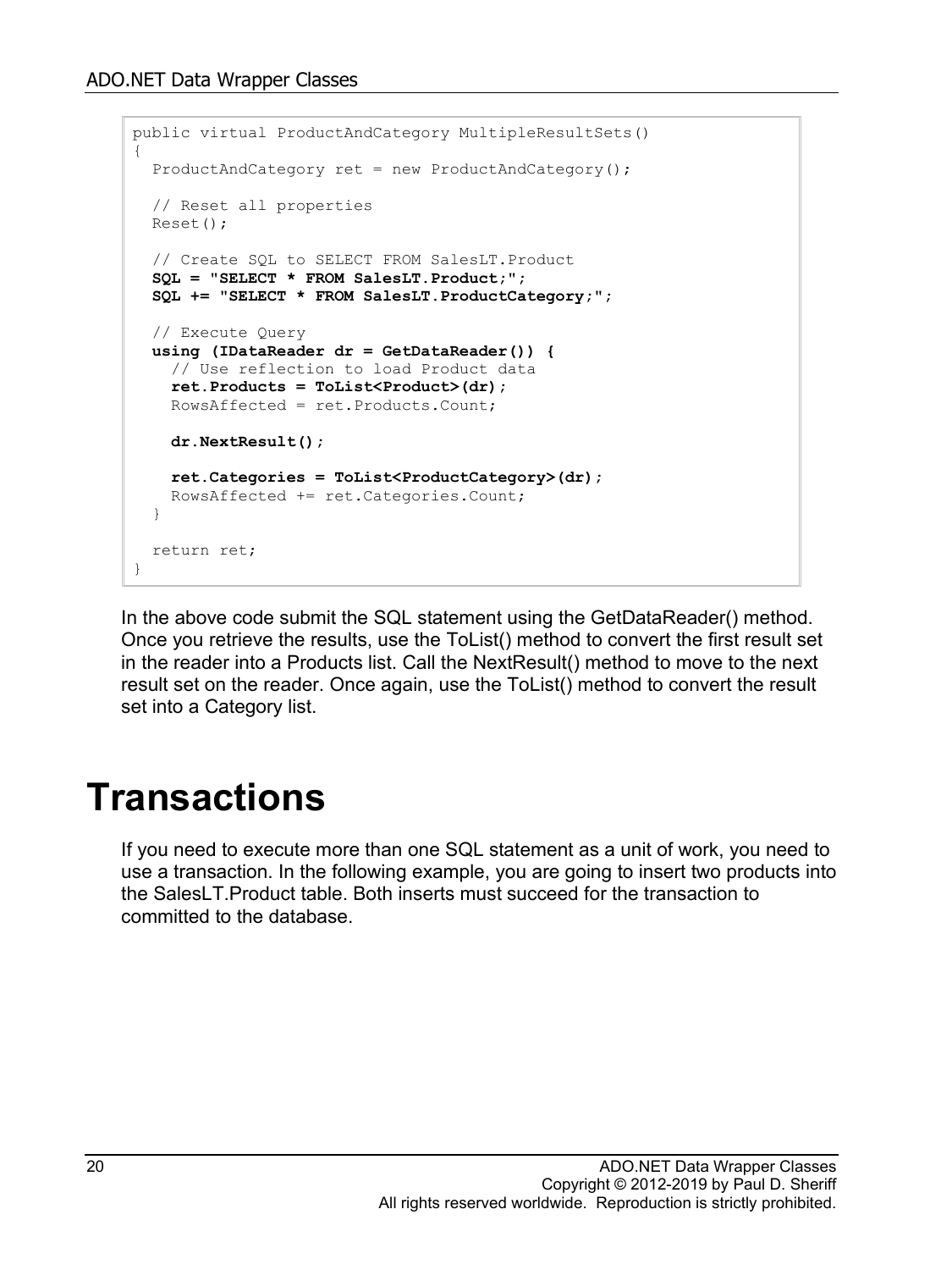```
public void PerformTransaction()
{
   Product prod1 = new Product
   {
    Name = "Transaction 1",
     ProductNumber = "TRN-01",
     Color = "Red",
     StandardCost = 5,
    ListPrice = 10,
    Size = "Small", ProductCategoryID = 1,
     ProductModelID = 1,
     SellStartDate = DateTime.Now,
     ModifiedDate = DateTime.Now
   };
   Product prod2 = new Product
   {
     Name = "Transaction 2",
     ProductNumber = "TRN-02",
     Color = "Blue",
    StandardCost = 10,
     ListPrice = 20,
    Size = "Med",ProductCategoryID = 1, // Comment out this line to test rollback
     ProductModelID = 1,
     SellStartDate = DateTime.Now,
     ModifiedDate = DateTime.Now
   };
   // Execute Query and return DataReader
   using (ProductManager mgr = new ProductManager()) {
     using(IDbTransaction trans = mgr.BeginTransaction()) { 
       try {
         // Submit the two action statements
         mgr.Insert(prod1);
         mgr.Insert(prod2);
         // Commit the transaction
         mgr.Commit();
         ResultText = "Transaction Committed";
 }
       catch (Exception ex) {
         // Rollback the transaction
         mgr.Rollback();
         ResultText = "Transaction Rolled Back";
         // Publish the exception
         PublishException(ex);
       }
     }
   }
}
```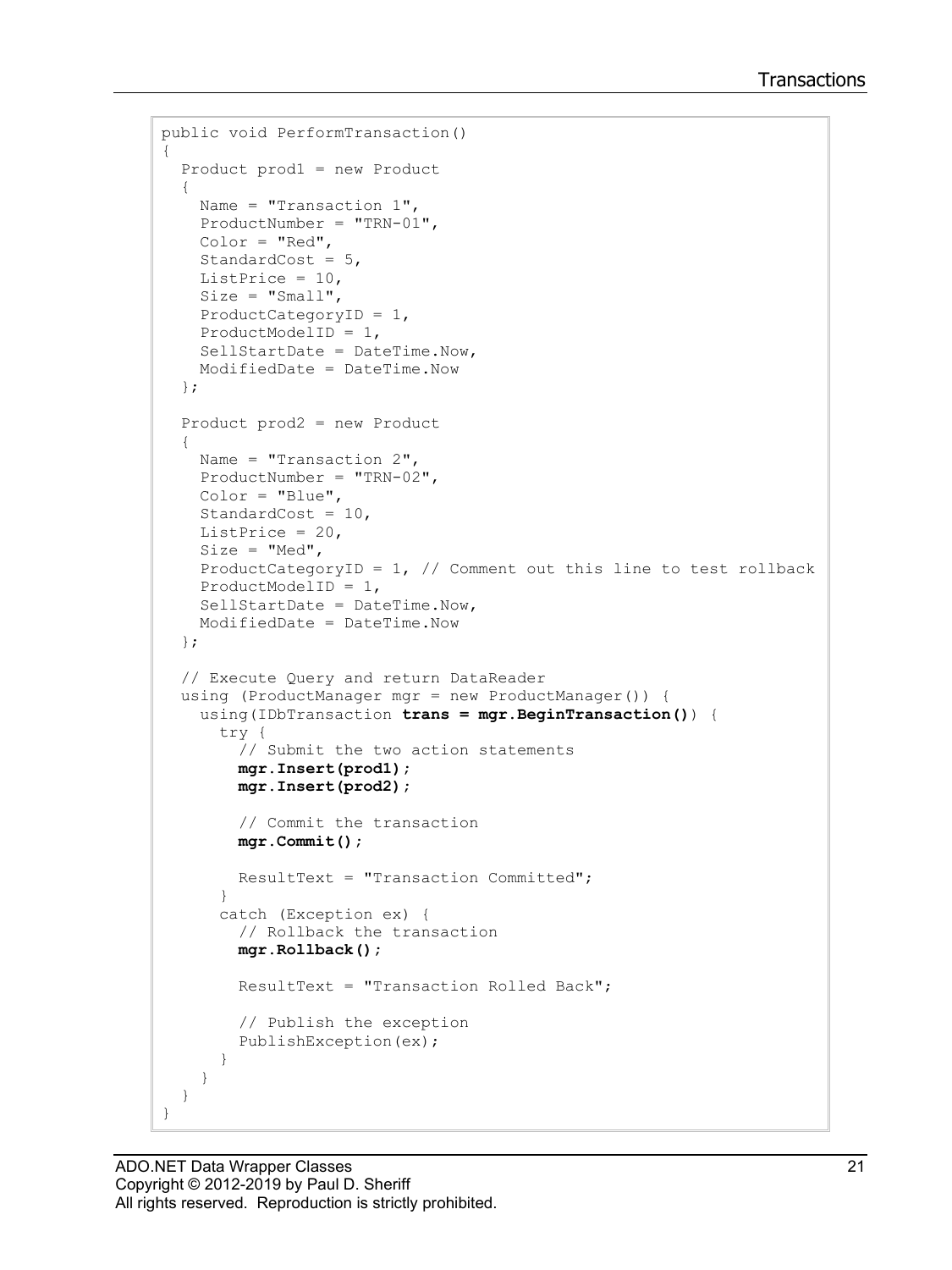After creating an instance of the ProductManager class call the BeginTransaction() method. The CommandObject now uses this transaction context for all statements submitted on it, until either a Commit() method or a Rollback() method is called on the transaction object.

### **Data Manager Base Class**

Each of your "manager" classes inherits from either a SqlServerDataManagerBase class or an OracleDataManagerBase class. These classes, in turn, inherit from the DataManagerBase class. This class is an abstract class and thus cannot be instantiated. The reason is for things like parameters, commands and connections, you need concrete implementations, not just the interfaces such as IDataParameter, IDbCommand and IDbConnection.

The DataManagerBase class contains methods such as ExecuteScalar, ExecuteNonQuery, GetDataSet, and GetDataReader. Each of these methods works with the interfaces so they can be used by any .NET provider which implements these interfaces. This helps keep the code you must write in the SqlServerDataManagerBase and OracleDataManagerBase classes much smaller. If you have any other .NET provider you wish to interact with, you only need to inherit from the DataManagerBase class and override the specified methods in order to get the new provider working.

#### **Properties**

| <b>Property Name</b> | <b>Type</b>       | <b>Description</b>                                                                                                                                                                                                                                                                                          |
|----------------------|-------------------|-------------------------------------------------------------------------------------------------------------------------------------------------------------------------------------------------------------------------------------------------------------------------------------------------------------|
| CommandObject        | <b>IDbCommand</b> | The command object used to submit<br>SQL to the database.                                                                                                                                                                                                                                                   |
| ConnectStringName    | string            | The name of the connection string in<br>the <connectionstrings> element in<br/>your config file for your application.<br/><add <br="" name="&lt;b&gt;AdventureWorksLT&lt;/b&gt;"><math>connectionString =</math><br/>"Server=Localhost;<br/>Database=AdventureWorksLT;"<br/>/&gt;</add></connectionstrings> |
| ConnectionString     | string            | The connection string used to<br>connect to the database.                                                                                                                                                                                                                                                   |
| <b>DataSetObject</b> | DataSet           | The last DataSet filled.                                                                                                                                                                                                                                                                                    |

The table below lists the properties and what each one is used for.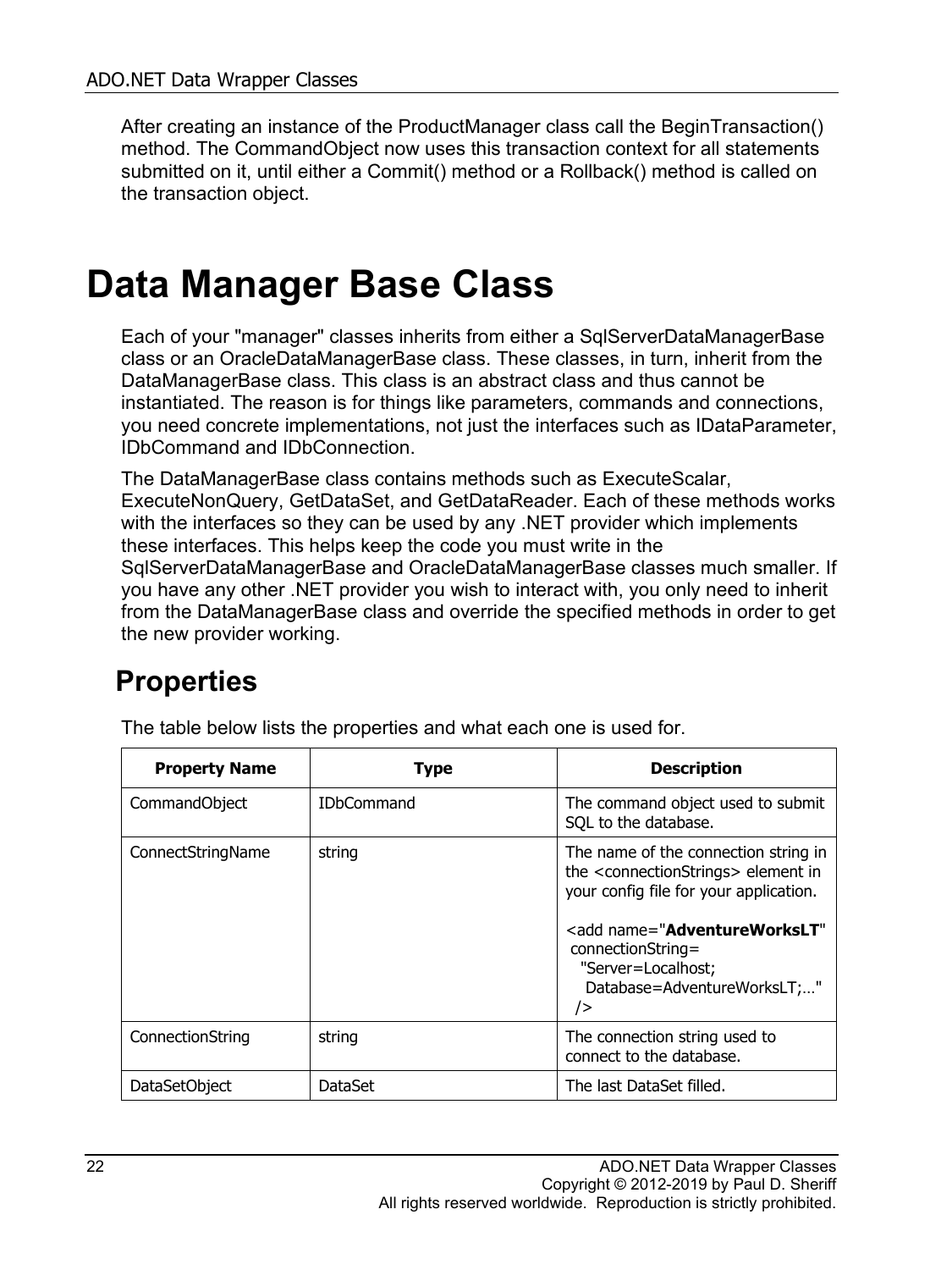| IdentityGenerated         | object                                       | The value returned after an INSERT<br>statement is submitted and the table<br>has an auto-incrementing primary<br>key. This value may also be filled in<br>with an OUTPUT parameter from a<br>stored procedure. |
|---------------------------|----------------------------------------------|-----------------------------------------------------------------------------------------------------------------------------------------------------------------------------------------------------------------|
| LastException             | Exception                                    | The last Exception thrown                                                                                                                                                                                       |
| LastExceptionMessage      | string                                       | The last exception message thrown                                                                                                                                                                               |
| ParameterToken            | string                                       | The symbol used for parameters.<br>For example, SQL Server uses an at<br>sign $(\circledcirc)$ . Oracle uses a colon $(:)$ .                                                                                    |
| RowsAffected              | int                                          | How many rows affected/returned<br>from the last SQL statement<br>submitted to the database.                                                                                                                    |
| SQL                       | string                                       | The SQL statement to be submitted<br>to the database.                                                                                                                                                           |
| <b>ValidationMessages</b> | List <validationmessage></validationmessage> | A list of validation error messages<br>when the data in your entity object<br>fails validation.                                                                                                                 |

#### **Methods**

The following table describes the functionality of each of the methods in the DataManager base class.

| <b>Method Name</b>    | <b>Description</b>                                                                                                                                                                                                                                                                                                                                |
|-----------------------|---------------------------------------------------------------------------------------------------------------------------------------------------------------------------------------------------------------------------------------------------------------------------------------------------------------------------------------------------|
| AddParameter          | These methods must be overridden in your provider<br>implementation. Use these methods to add a parameter to your<br>CommandObject as needed to support the SQL statement you<br>are submitting.                                                                                                                                                  |
| AddStandardParameters | This abstract method needs to be overridden somewhere in your<br>inheritance chain. It is used to add any standard parameters you<br>might normally add to all your stored procedures.                                                                                                                                                            |
| AddValidationMessage  | Prior to inserting or updating a record in a table, you should<br>check the data in your object to ensure it is valid. If one of the<br>properties contains errors, create a ValidationMessage object, fill<br>in the property name and the error message to display and add<br>that object to the <i>ValidationMessages</i> collection property. |
| CheckCommand          | This method checks the command object to ensure it is not null,<br>if it is, it creates a concrete implementation of a command<br>object. It then creates a connection object and assigns the SQL<br>property to the command object.                                                                                                              |
| CountRecords          | Count records from the SQL statement submitted to this<br>method.                                                                                                                                                                                                                                                                                 |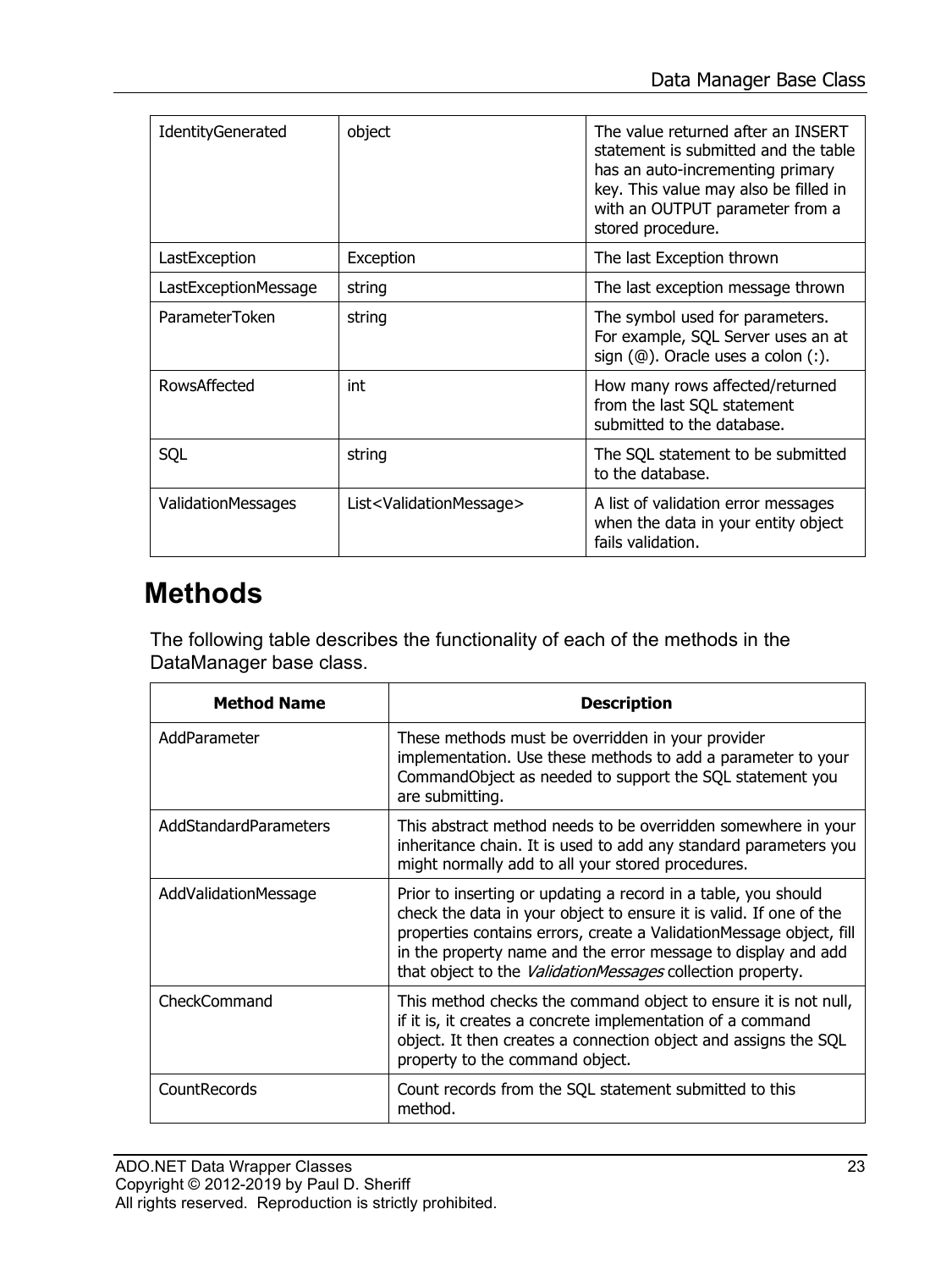| CreateDataAdapter           | This virtual method should be overridden in your data providers<br>class and return a concrete implementation of a data adapter<br>object.                                                                                                                                                                                                        |
|-----------------------------|---------------------------------------------------------------------------------------------------------------------------------------------------------------------------------------------------------------------------------------------------------------------------------------------------------------------------------------------------|
| CreateCommand               | This virtual method should be overridden in your data providers<br>class and return a concrete implementation of a command<br>object.                                                                                                                                                                                                             |
| CreateConnection            | This virtual method should be overridden in your data providers<br>class and return a concrete implementation of a connection<br>object.                                                                                                                                                                                                          |
| CreateDbException           | Creates an instance of a DataException object from all available<br>information within properties of the DataManagerBase class.                                                                                                                                                                                                                   |
| CreateParameter             | These methods must be overridden in your provider<br>implementation. Use these methods to create a new parameter<br>and fill in the appropriate data for that parameter.                                                                                                                                                                          |
| Dispose                     | Closes any open connections, disposes of connections and<br>command objects.                                                                                                                                                                                                                                                                      |
| ExecuteScalar               | If you are executing a SELECT COUNT( $*$ ) or other scalar<br>function that returns a single value, call this method. The SQL<br>property should be filled in with the SQL query to execute, and<br>the Parameters collection can contain any number of Parameter<br>objects needed to support the query you are submitting.                      |
| ExecuteNonQuery             | To submit an INSERT, UPDATE or DELETE statement, either<br>with dynamic SQL or a stored procedure use the<br>ExecuteNonQuery() method. There are several overloads of this<br>method available depending upon your needs.<br>NOTE: Do NOT use the SET NOCOUNT ON statement in your<br>stored procedure if you want to retrieve the number of rows |
|                             | affected by the statement in your stored procedure.                                                                                                                                                                                                                                                                                               |
| ExecuteNonQueryUsingDataSet | This method is called when you are submitting an INSERT<br>statement using dynamic SQL and you wish to retrieve the rows<br>affected by the statement, and the identity generated. This<br>method adds on the following SQL statement to the existing<br>CommandText property in the command object.                                              |
|                             | SELECT @@ROWCOUNT As RowsAffected, SCOPE_IDENTITY()<br>AS IdentityGenerated                                                                                                                                                                                                                                                                       |
| GetParameter                | If you have any OUTPUT parameters defined in your stored<br>procedure, after you call the stored procedure, you can retrieve<br>the parameter object using the GetParameter() method.                                                                                                                                                             |
| GetParameterValue <t></t>   | A generic method is provided to return the value from an output<br>parameter. Instead of having to cast the value, as just shown,<br>you can use this method to return the value. This method must<br>be overridden in your specific providers implementation. See the<br>SqlServerDataManagerBase class section later in this article.           |
| GetIdentityValue <t></t>    | Call this method to retrieve the value of the IdentityGenerated<br>property as a specific data type.                                                                                                                                                                                                                                              |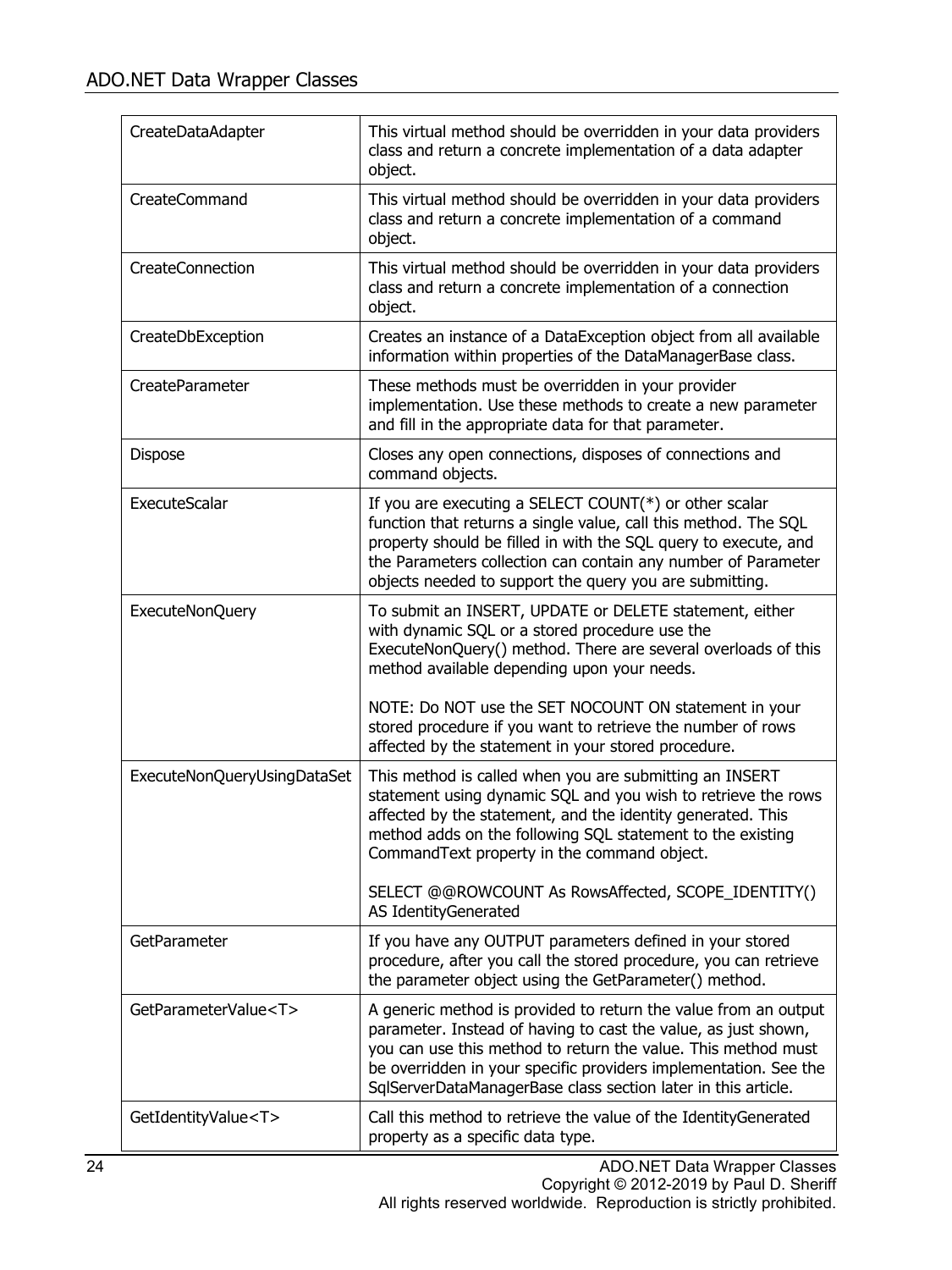| GetRecord <t></t>              | This method is used to create a single object from a single row.<br>This assumes you are submitting a SQL statement that returns a<br>single row of data.                                                                                                                                               |
|--------------------------------|---------------------------------------------------------------------------------------------------------------------------------------------------------------------------------------------------------------------------------------------------------------------------------------------------------|
| GetRecordUsingDataSet <t></t>  | This method is used to create a single object from a single row.<br>This assumes you are submitting a SQL statement that returns a<br>single row of data. A DataSet is used to build the result set.                                                                                                    |
| GetRecords <t></t>             | Create a List <t> of rows from the SQL statement submitted to<br/>this method.</t>                                                                                                                                                                                                                      |
| GetRecordsUsingDataSet <t></t> | Create a List <t> of rows from the SQL statement submitted to<br/>this method. This method builds a DataSet prior to building the<br/>List<t> of rows.</t></t>                                                                                                                                          |
| GetDataReader                  | For the fastest method of retrieving a result set, use a Data<br>Reader. However, you must be careful to wrap this object into a<br>using() block to ensure it is closed and disposed of.                                                                                                               |
| GetDataSet                     | To retrieve a result set and have it placed into a DataSet, use<br>the GetDataSet() method.                                                                                                                                                                                                             |
| GetStandardOutputParameters    | This abstract method needs to be overridden somewhere in your<br>inheritance chain. It is used to retrieve any standard output<br>parameters you might normally add to all your stored<br>procedures.                                                                                                   |
| Initialize                     | Called by the constructor to initialize some of the properties of<br>this class.                                                                                                                                                                                                                        |
| Reset                          | Call this before submitting a new command to the database.                                                                                                                                                                                                                                              |
| SetConnectionStringOrName      | Pass in the name of the element in the <connectionstrings><br/>element that is used to retrieve the connection string. Or, you<br/>can pass in a connection string to this method. Either way, the<br/>ConnectionString property is set via this call.</connectionstrings>                              |
| ToList <t>(IDataReader)</t>    | This method uses reflection to loop through all rows contained<br>in the data reader. For each row, a new entity class is created<br>and the field values from the data reader are set into the<br>corresponding properties of the entity class. The new class is<br>added to a collection of entities. |
|                                | You may use the [Column] attribute on the entity class if the<br>names of your properties are different from the names of the<br>fields in your table. If there is no column attribute, it is assumed<br>the name of the property is the same name as the field in the<br>table.                        |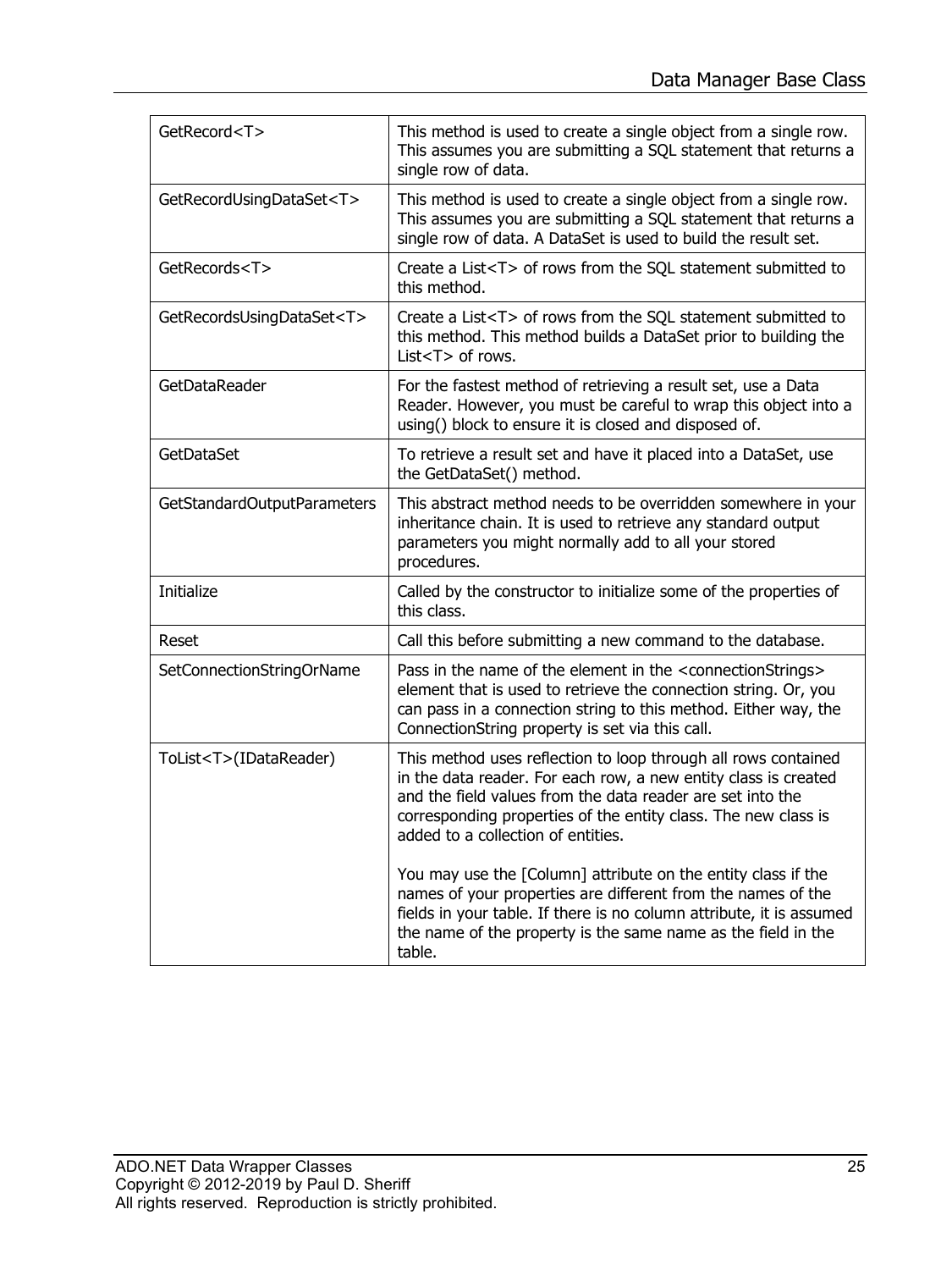| ToList <t>(DataTable)</t> | This method uses reflection to loop through all rows contained<br>in the DataTable. For each row, a new entity class is created<br>and the field values from the DataRow are set into the<br>corresponding properties of the entity class. The new class is<br>added to a collection of entities.<br>You may use the [Column] attribute on the entity class if the<br>names of your properties are different from the names of the<br>fields in your table. If there is no column attribute, it is assumed                                   |
|---------------------------|----------------------------------------------------------------------------------------------------------------------------------------------------------------------------------------------------------------------------------------------------------------------------------------------------------------------------------------------------------------------------------------------------------------------------------------------------------------------------------------------------------------------------------------------|
|                           | the name of the property is the same name as the field in the<br>table.                                                                                                                                                                                                                                                                                                                                                                                                                                                                      |
| ThrowDbException          | If something goes wrong when submitting your SQL query to<br>the database, you need to gather as much information about<br>the error as possible. The ThrowDbException() method creates<br>an instance of a DataException object using the<br>CreateDbException() method and sets properties in this object<br>such as the connection string, the SQL statements, the<br>database, the data source, the parameters and the workstation<br>id. All this information is used to generate great information for<br>helping you debug the error. |
|                           | You should check out the DataException class in the sample<br>project to see how this class formats and returns all this<br>information. The information from this object should be used in<br>combination with an exception publishing system so the error<br>information generated can be stored for future debugging.                                                                                                                                                                                                                     |
| Validate                  | As previously mentioned, it is a good idea to use data<br>annotations, such as [Required], [StringLength], etc., on your<br>entity classes. If you are using ASP.NET MVC, the ModelState<br>engine checks these attributes and will generate a collection of<br>error objects for you if any property does not pass the validation<br>specified in the attribute. However, other UI technologies such<br>as WPF and Windows Forms, do not perform this automatic<br>checking on data annotation attributes.                                  |
|                           | The Validate() method in the DataManagerBase class performs<br>the same validation as the ModelState engine in ASP.NET. It<br>then reads the collection of validation errors and calls the<br>AddValidationMessage() method to build the collection of<br>ValidationMessage objects.                                                                                                                                                                                                                                                         |

# **SqlServerDataManagerBase Class**

The DataManagerBase class is abstract and thus you need to create a concrete implementation before you can use it. The SqlServerDataManagerBase class is one such implementation. This class allows you to interact with SQL Server databases.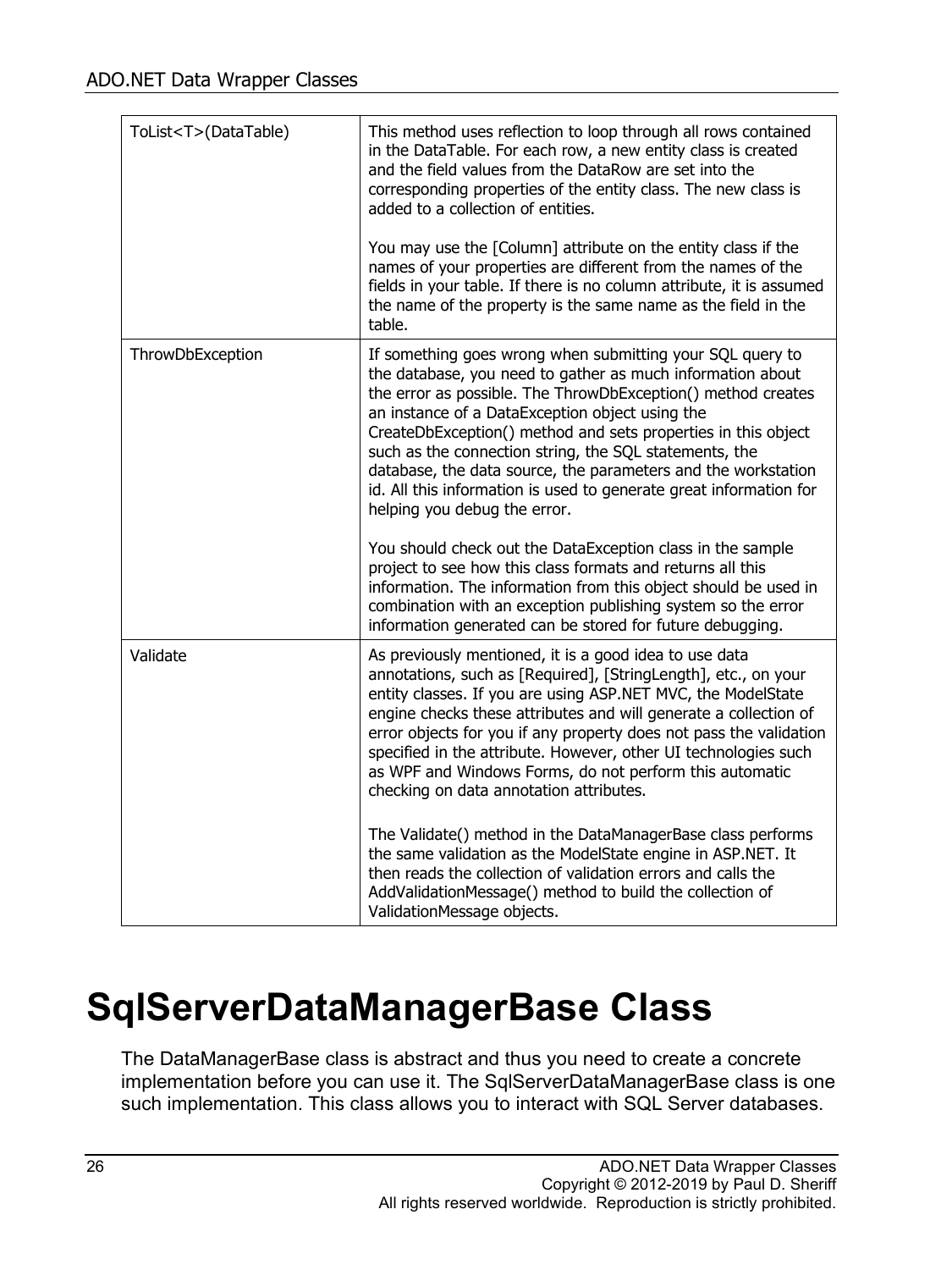You should open the SqlServerDataManagerBase class and look at the methods within this class to see how the concrete implementation works.

### **AppDataManagerBase Class**

The AppDataManagerBase class should be created for each application. This class passes into the DataManagerBase class the name of the element in the <connectionStrings> element that holds the connection string. Or, you may also pass in the actual connection string.

This class is also for you to add any standard parameters you might use in every stored procedure in your application.

```
public class AppDataManagerBase : SqlServerDataManagerBase
{
   #region Constructor
   /// <summary>
   /// Pass in either a connection string, or the name in 
  /// the < connectionStrings&gt; element that
   /// contains the connection string.
  // / </summary>
   public AppDataManagerBase() : base("AdventureWorksLT") { }
   #endregion
   public override void AddStandardParameters()
   {
     base.AddStandardParameters();
     if (CommandObject.CommandType == CommandType.StoredProcedure) {
      // TODO: Add any standard parameters you have in your<br>// stored procedures for this application
                stored procedures for this application
     }
   }
   public override void GetStandardOutputParameters()
   {
     base.GetStandardOutputParameters();
     if (CommandObject.CommandType == CommandType.StoredProcedure) {
      // TODO: Add any standard OUTPUT parameters you have in your<br>// stored procedures for this application
                 stored procedures for this application
     }
   }
}
```